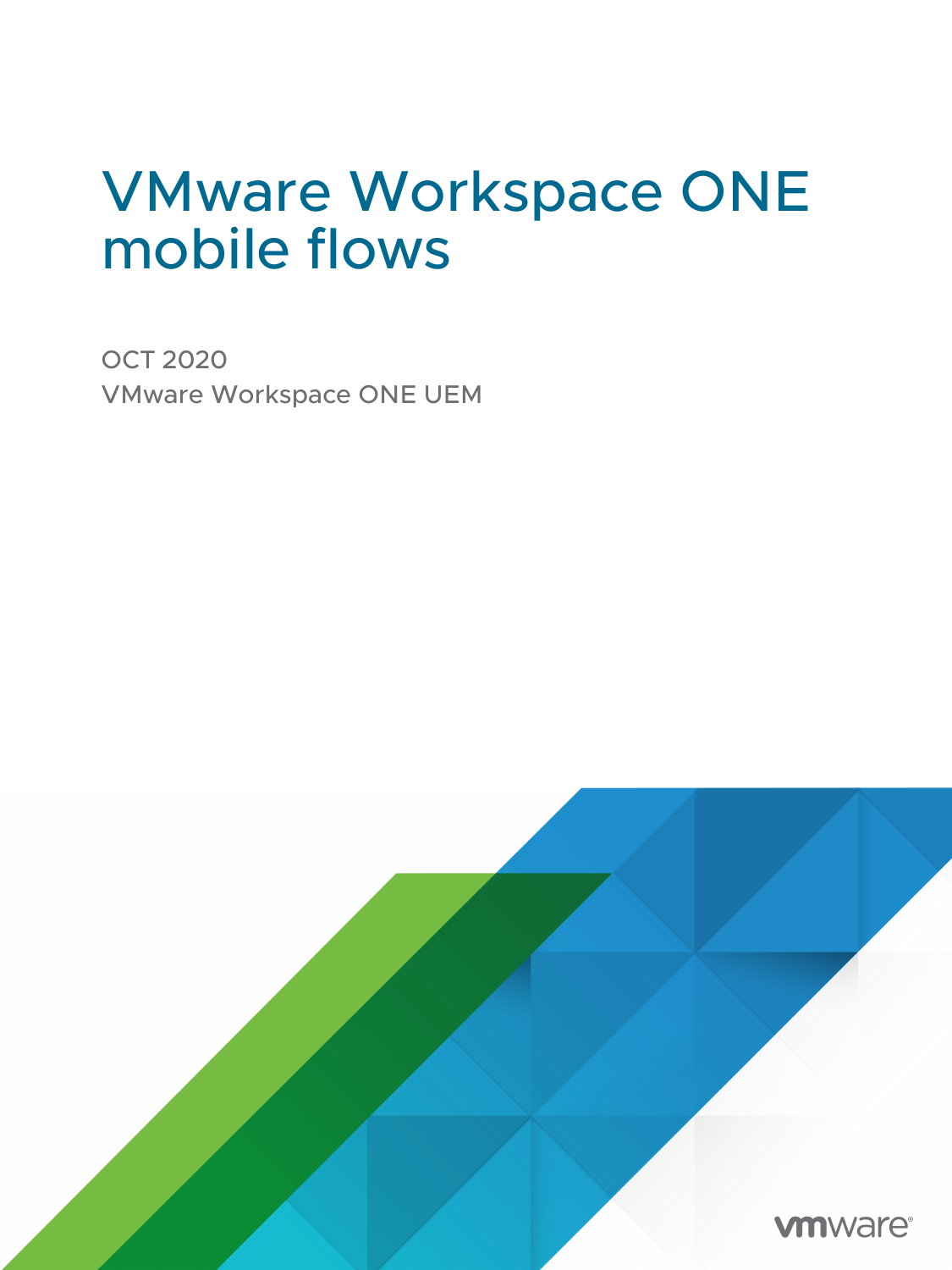You can find the most up-to-date technical documentation on the VMware website at:

<https://docs.vmware.com/>

**VMware, Inc.** 3401 Hillview Ave. Palo Alto, CA 94304 www.vmware.com

Copyright  $^\copyright$  2022 VMware, Inc. All rights reserved. [Copyright and trademark information.](https://docs.vmware.com/copyright-trademark.html)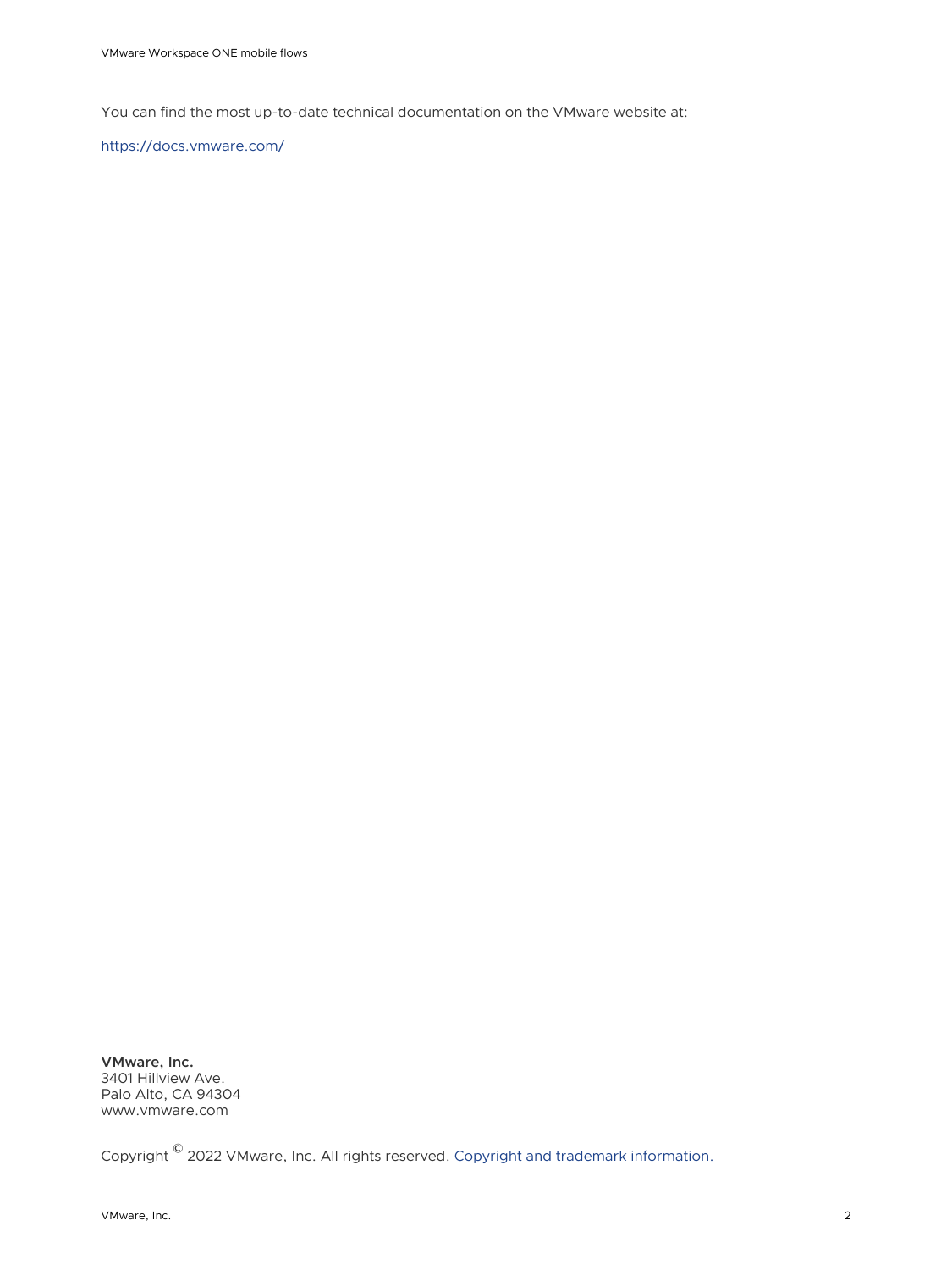## **Contents**

#### **1** [Workspace ONE mobile flows 4](#page-3-0)

[Requirements for Workspace ONE mobile flows](#page-5-0) 6 [Workspace ONE mobile flows Use Cases](#page-6-0) 7

#### **2** [Workspace ONE mobile flows Connectors](#page-15-0) 16

[Workspace ONE mobile flowsOut-of-the-box Connectors](#page-16-0) 17 [Add Out-of-the-Box \(OOTB\) Connectors](#page-18-0) 19 [Workspace ONE mobile flows Sample Connectors](#page-19-0) 20 [Create Custom Workspace ONE mobile flows Connectors](#page-20-0) 21 [Running Workspace ONE mobile flows Connector](#page-21-0) 22

#### **3** [Configuring VMware Workspace ONE mobile flows](#page-22-0) 23

[Configure the MobileFlows\\_Server\\_Template in Workspace ONE Access](#page-22-0) 23 [Register the Customer Tenant to the Workspace ONE mobile flows Cloud Service](#page-23-0) 24 [Configure Workspace ONE mobile flows Connectors from the Workspace ONE UEM Console](#page-23-0)  [24](#page-23-0)

- **4** [Configure Workspace ONE mobile flows with Workspace ONE Boxer](#page-25-0) 26
- **5** [Provision Workspace ONE mobile flows](#page-27-0) 28
- **6** [Frequently Asked Questions about Workspace ONE mobile flows](#page-28-0) 29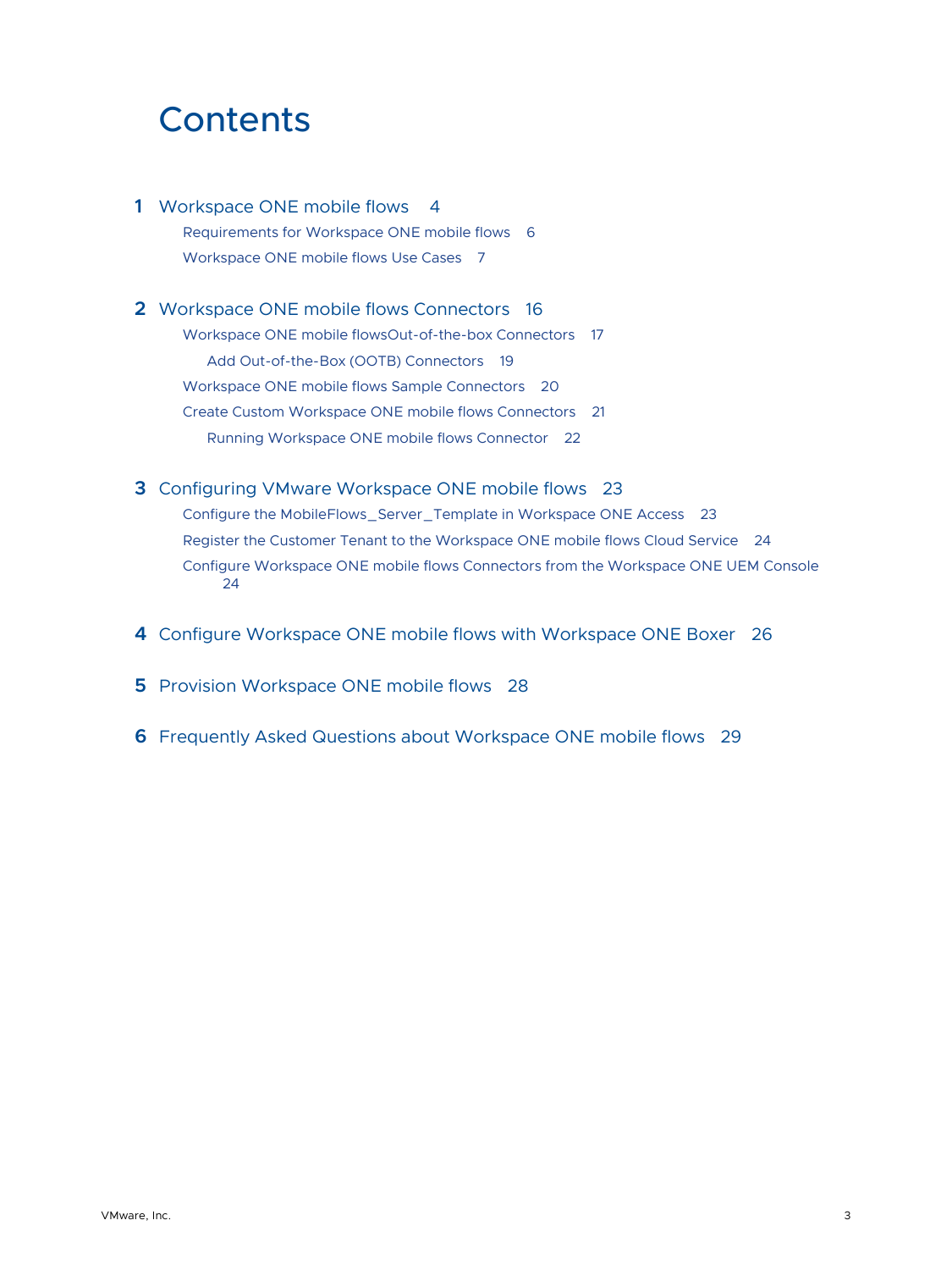## <span id="page-3-0"></span>Workspace ONE mobile flows 1

VMware Workspace ONE mobile flows is a framework designed for enterprise companies to bring the micro applications on their employee's devices to surface contextual information and perform actions on various business systems. It helps the device users to perform tasks across multiple business backend systems within VMware applications enabling users to be more productive while maintaining enterprise security and organization compliance regulations on the cloud and on the edge.

Workspace ONE mobile flows eliminates the need to visit multiple websites to perform different business tasks. Provides user-specific micro applications that streamline the data flow such as quick data entry, data retrieval, approvals, and making business decisions.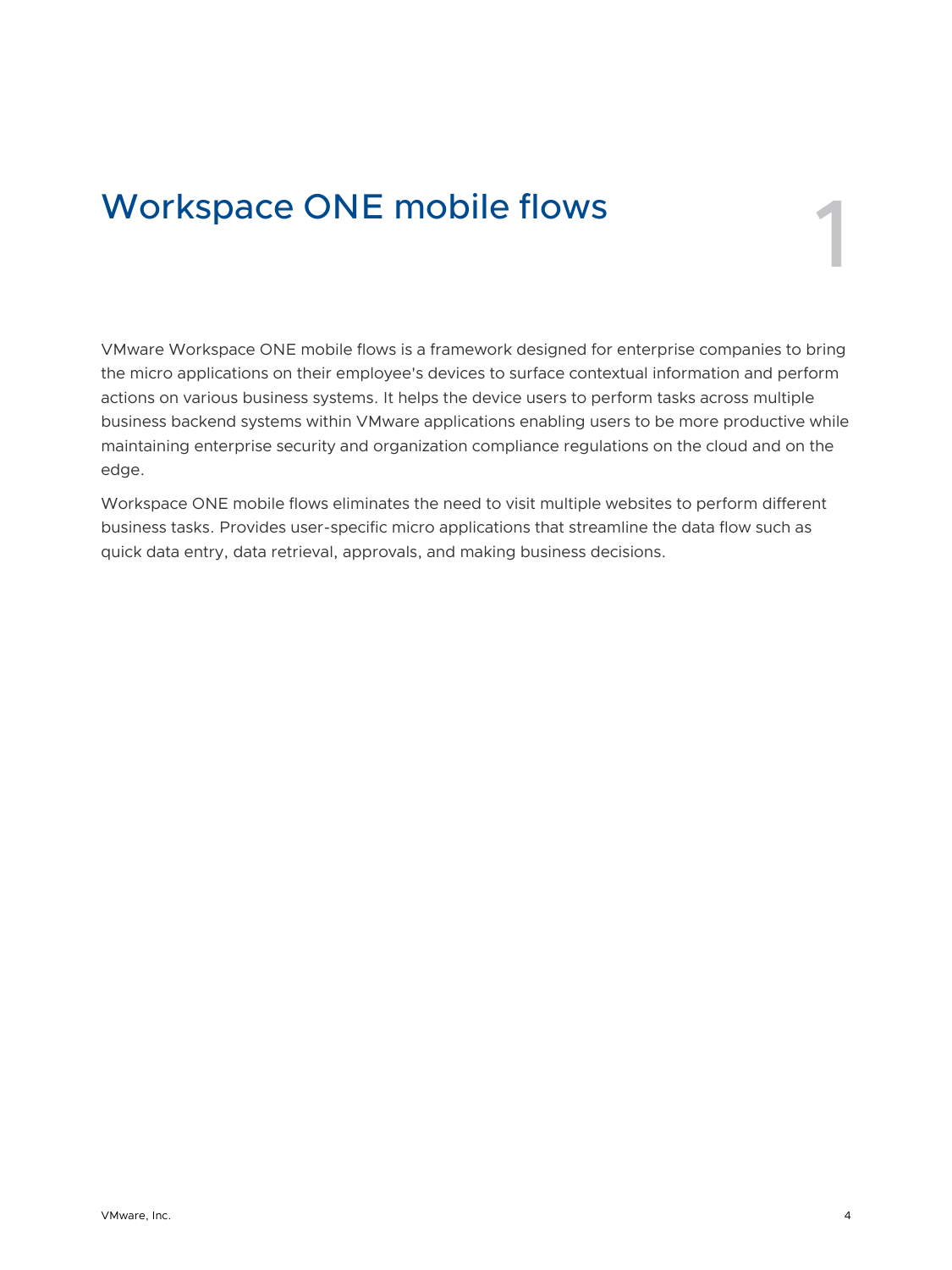



Workspace ONE mobile flows architecture design includes three primary components.

- n The mobile flows server which is the heart of the entire system. The mobile flows server is responsible for logic, connector discovery, and returning data to the requesting client.
- n The connector is used to connect to the business system, request the data, perform the insteractions as requested by the client. The connector contains the logic for how the card appears on the client. For example, a Salesforce card might be displayed in the Workspace ONE Intelligent Hub app where users can sere important information and take required action on Salesforce right from the mobile flow card. You can create your own connectors or customize the open source pre-built connectors. You can also use the out-of-the-box (OOTB) connectors such as Salesforce and ServiceNow which are hosted on the VMware's servers.
- The client-side framework which is responsible for rendering the card on the client to display the contextual information, along with the input to take the required action.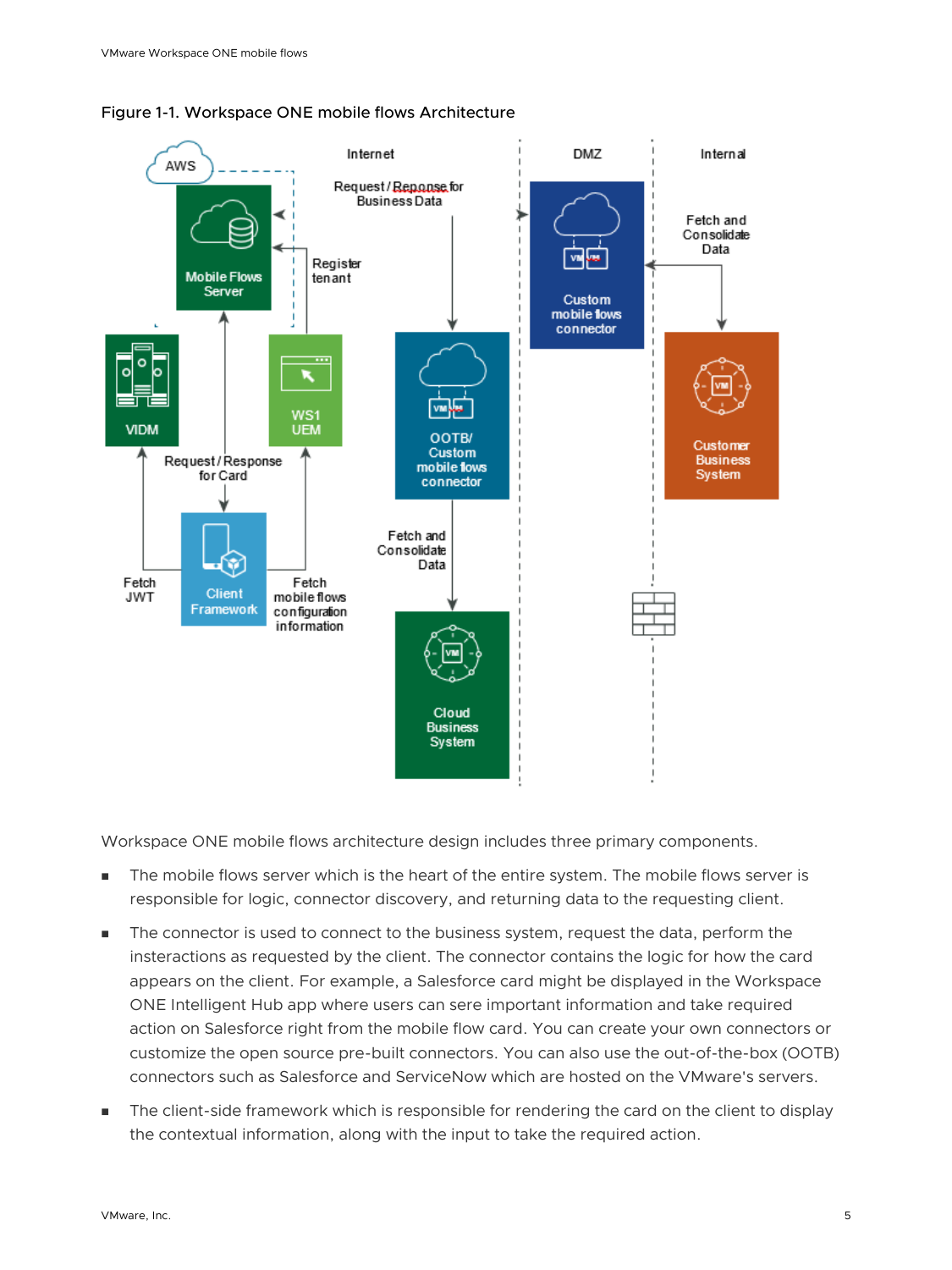<span id="page-5-0"></span>This chapter includes the following topics:

- **Requirements for Workspace ONE mobile flows**
- **NORE WORKSPACE ONE mobile flows Use Cases**

### Requirements for Workspace ONE mobile flows

You must meet the hardware and network requirements described in this topic before you configure Workspace ONE mobile flows with Workspace ONE Intelligent Hub or VMware Workspace ONE Boxer.

#### Software Requirements

The following list describes the software requirements for configuring VMware Workspace ONE mobile flows with Workspace ONE Intelligent Hub:

- Workspace ONE Intelligent Hub version 1810 or later
- Workspace ONE UEM console version 1904 or later
- Workspace ONE Access cloud services
- Workspace ONE Enterprise bundle or Workspace ONE Intelligence add-on licenses
- Workspace ONE mobile flows enabled in the Hub services console to display notifications in Workspace ONE Intelligent Hub app.

The following list describes the software requirements for configuring VMware Workspace ONE mobile flows with VMware Workspace ONE Boxer:

- VMware Boxer version 4.12 or later
- **Norkspace ONE UEM console version 1904 or later**
- **Norkspace ONE Access cloud services**
- **Norkspace ONE Enterprise bundle or Workspace ONE Intelligence add-on licenses**

#### Hardware Sizing Requirements

If you want to use custom connectors that customers can build and deploy on their infrastructure or cloud, ensure that the server meets the following hardware requirements.

| <b>Number of Devices</b> | <b>Number of Servers</b> | <b>CPU Cores</b> | RAM (GB) | <b>Hard Disk Space</b>                                                                                           |
|--------------------------|--------------------------|------------------|----------|------------------------------------------------------------------------------------------------------------------|
| Up to 40,000             | 2                        | 4 CPU cores      | 8        | 10 GB for Linux<br>п.<br>Distribution<br>400 MB for<br>. .<br>installer<br>10 GB for log files<br>$\blacksquare$ |
| 40,000-80,000            | 3                        | 4 CPU cores each | 8        |                                                                                                                  |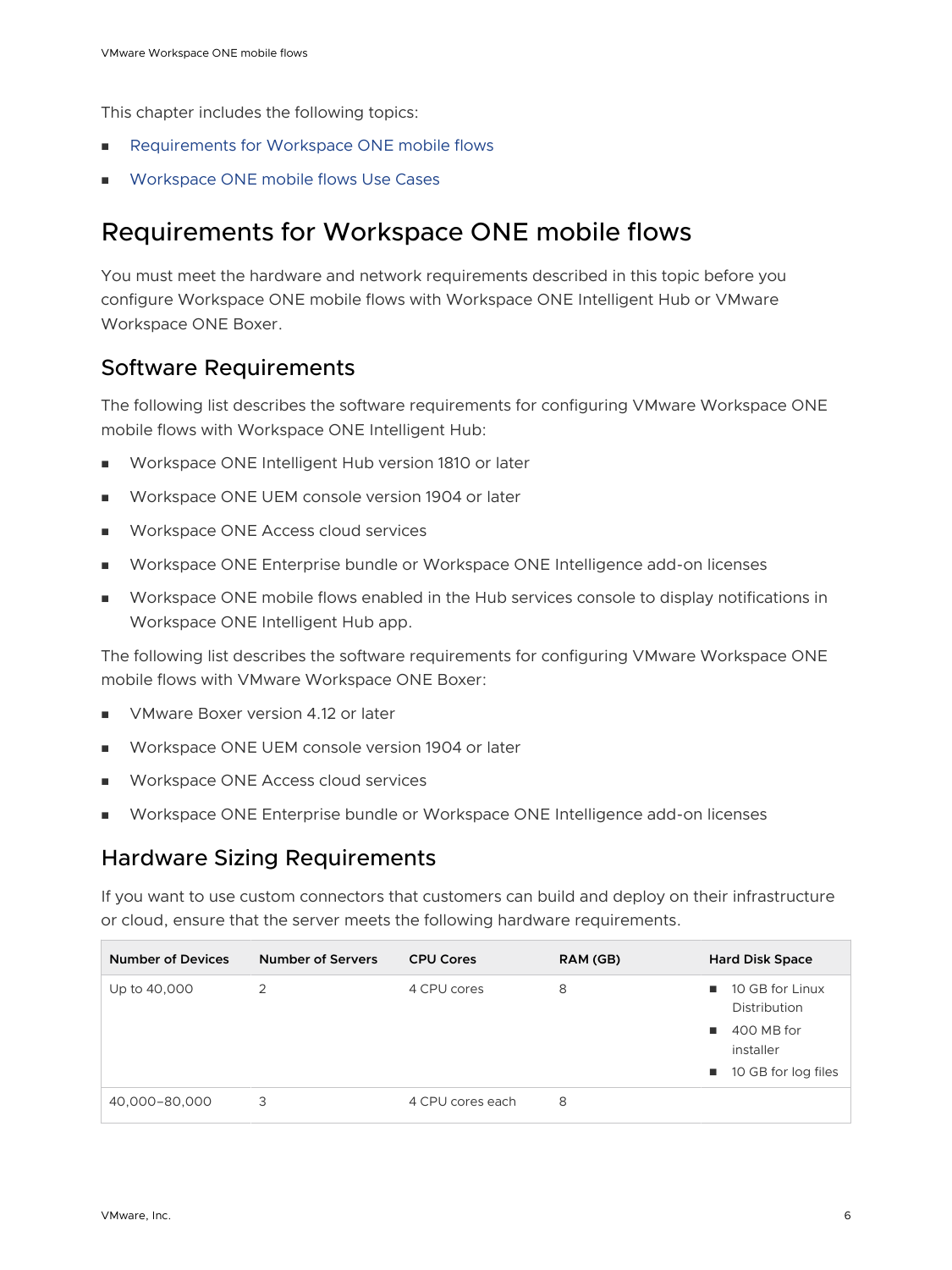<span id="page-6-0"></span>

| <b>Number of Devices</b> | Number of Servers | <b>CPU Cores</b> | RAM (GB) | <b>Hard Disk Space</b> |
|--------------------------|-------------------|------------------|----------|------------------------|
| 80,000-120,000           |                   | 4 CPU cores each | 8        |                        |
| 120,000-160,000          | 5                 | 4 CPU cores each | 8        |                        |

#### Network Requirements

The following table lists the networking requirements forWorkspace ONE mobile flows.

| Source                                                      | <b>Destination</b>                                            | Port          |
|-------------------------------------------------------------|---------------------------------------------------------------|---------------|
| mobile flows server - https://<br>prod.hero.vmwservices.com | mobile flows Connector                                        | 443 (inbound) |
| mobile flows Connector                                      | Backend business systems                                      | 443           |
| Workspace ONE UEM console                                   | mobile flows - server - https://<br>prod.hero.vmwservices.com | 443           |

## Workspace ONE mobile flows Use Cases

You can use Workspace ONE mobile flows to build actionable notifications, conversational workflows, and contextual cards.

#### Using Hub Notifications

Notifications received in Workspace ONE Intelligent Hub help users stay up to date with the new and relevant activities happening within their organization. Users can be notified of the tasks or jobs that might require their immediate action. Users do not need to be in the Workspace ONE Intelligent Hub app to receive notifications. Users can view open and pending approval requests directly on the notification that is being viewed. When users are logged in to Intelligent Hub, they can view their notifications from the For You tab.

You can enable Workspace ONE mobile flows integration with Hub Services to receive notifications from business apps that are configured in mobile flows.

Two types of notifications are sent.

- **n** Informational notification is a notification that does not require the reader to take action on the notification. For example, notifications about possible business opportunities or follow-up on contacts.
- **n** Actionable notification is a notification that requires a user to take an action on the notification. Based on the content of the notification, users can take appropriate actions based on the to business system configuration with mobile flows.

The following image shows the screenshot of the end-user travel expense report: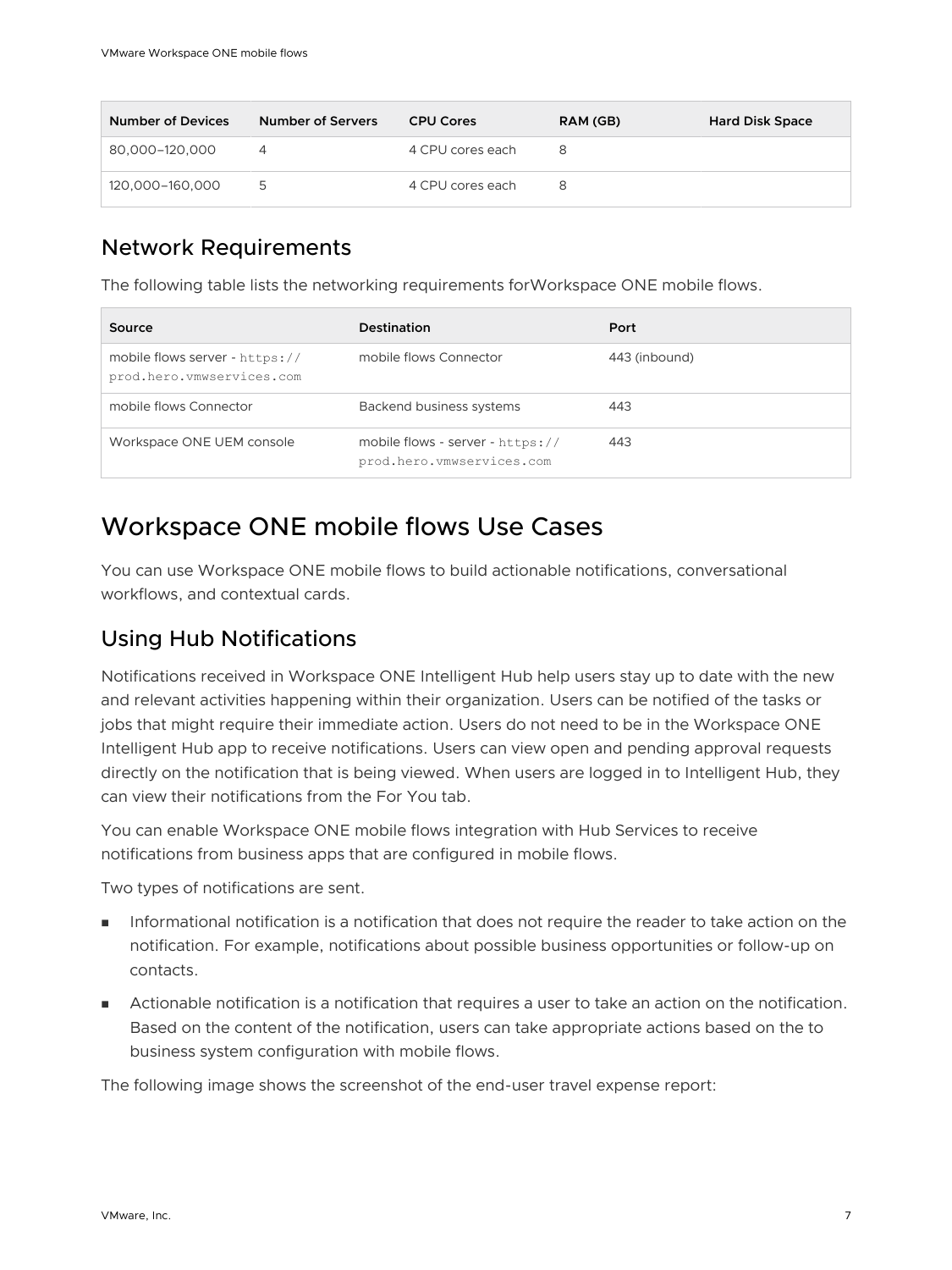|                          | <b>Travel Expense - Trip to NYC</b>                                                                      |         |      |                                 |  |
|--------------------------|----------------------------------------------------------------------------------------------------------|---------|------|---------------------------------|--|
|                          | Report name: Travel Expense - Trip to NYC<br>Requested By: Ajmera, Rahul<br>Total Amount: INR 117,088.92 |         |      |                                 |  |
| View more >              |                                                                                                          |         |      |                                 |  |
|                          | <b>Decline</b>                                                                                           | Approve |      |                                 |  |
| a few seconds ago        |                                                                                                          |         | 0ı 1 |                                 |  |
| с.                       |                                                                                                          |         |      |                                 |  |
|                          | <b>Travel Expense - Trip to NYC</b>                                                                      |         |      |                                 |  |
| Report name:             | Travel Expense - Trip to NYC                                                                             |         |      | <b>Attachments</b>              |  |
| Requested By:            | Ajmera, Rahul                                                                                            |         | ∣⊶า  | 3E4AF851FBD24A5797B5<br>0 bytes |  |
| <b>Total Amount:</b>     | INR 117,088.92                                                                                           |         |      |                                 |  |
| taxi to hotel            |                                                                                                          |         |      |                                 |  |
| Expense Type:            | Taxi / Train                                                                                             |         |      |                                 |  |
| <b>Transaction Date:</b> | 2020-03-23T00:00:00                                                                                      |         |      |                                 |  |
| City of Purchase:        | Atlanta                                                                                                  |         |      |                                 |  |
| Payment Type:            | CASH                                                                                                     |         |      |                                 |  |
| Amount:                  | US, Dollar 4,503.42                                                                                      |         |      |                                 |  |
| Expense Type:            | Airfare - Ticket                                                                                         |         |      |                                 |  |
| <b>Transaction Date:</b> | 2020-03-23T00:00:00                                                                                      |         |      |                                 |  |
| Vendor Name:             | Delta Air Lines                                                                                          |         |      |                                 |  |
|                          | Atlanta                                                                                                  |         |      |                                 |  |
| City of Purchase:        |                                                                                                          |         |      |                                 |  |
| Payment Type:            | CASH                                                                                                     |         |      |                                 |  |

The following example adds an actionable card to the Workspace ONE Intelligent Hub about an expense report:

```
\{ "id": "bbe38f0b-d21b-4486-9b24-726a77e9f35f",
   "name": "Concur",
   "creation_date": "2020-06-24T11:44:45.039Z",
   "header": {
     "title": "Travel Expense - Trip to NYC",
     "links": {
       "title": "https://www.google.com"
     }
```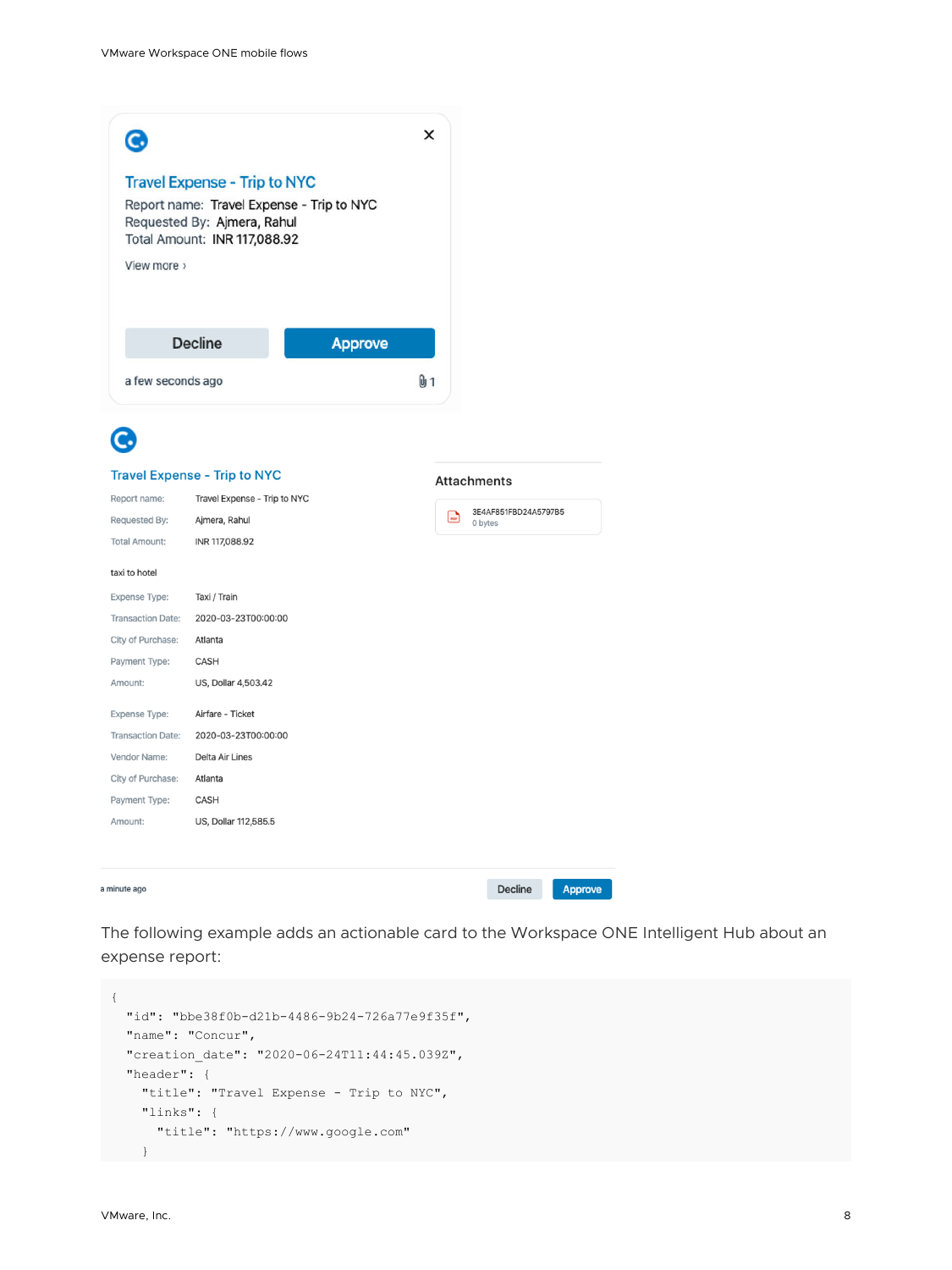```
 },
    "body": {
     "fields": [
      \left\{ \right. "type": "GENERAL",
          "title": "Report name",
          "description": "Travel Expense - Trip to NYC"
        },
        {
          "type": "GENERAL",
         "title": "Requested By",
         "description": "Ajmera, Rahul"
        },
        {
          "type": "GENERAL",
          "title": "Total Amount",
          "description": "INR 117,088.92"
        },
        {
          "type": "SECTION",
          "title": "taxi to hotel",
          "items": [
            {
              "type": "GENERAL",
              "title": "Expense Type",
              "description": "Taxi / Train"
            },
 \{ "type": "GENERAL",
              "title": "Transaction Date",
              "description": "2020-06-24T11:44:45.039Z"
            },
 \{ "type": "GENERAL",
              "title": "City of Purchase",
              "description": "Atlanta"
            },
 \{ "type": "GENERAL",
              "title": "Payment Type",
              "description": "CASH"
            },
 \{ "type": "GENERAL",
              "title": "Amount",
              "description": "India, Rupee 7,000.92"
  }
          ]
        },
        {
          "type": "SECTION",
          "title": "",
          "items": [
          \left\{ \begin{array}{c} \end{array} \right. "type": "GENERAL",
```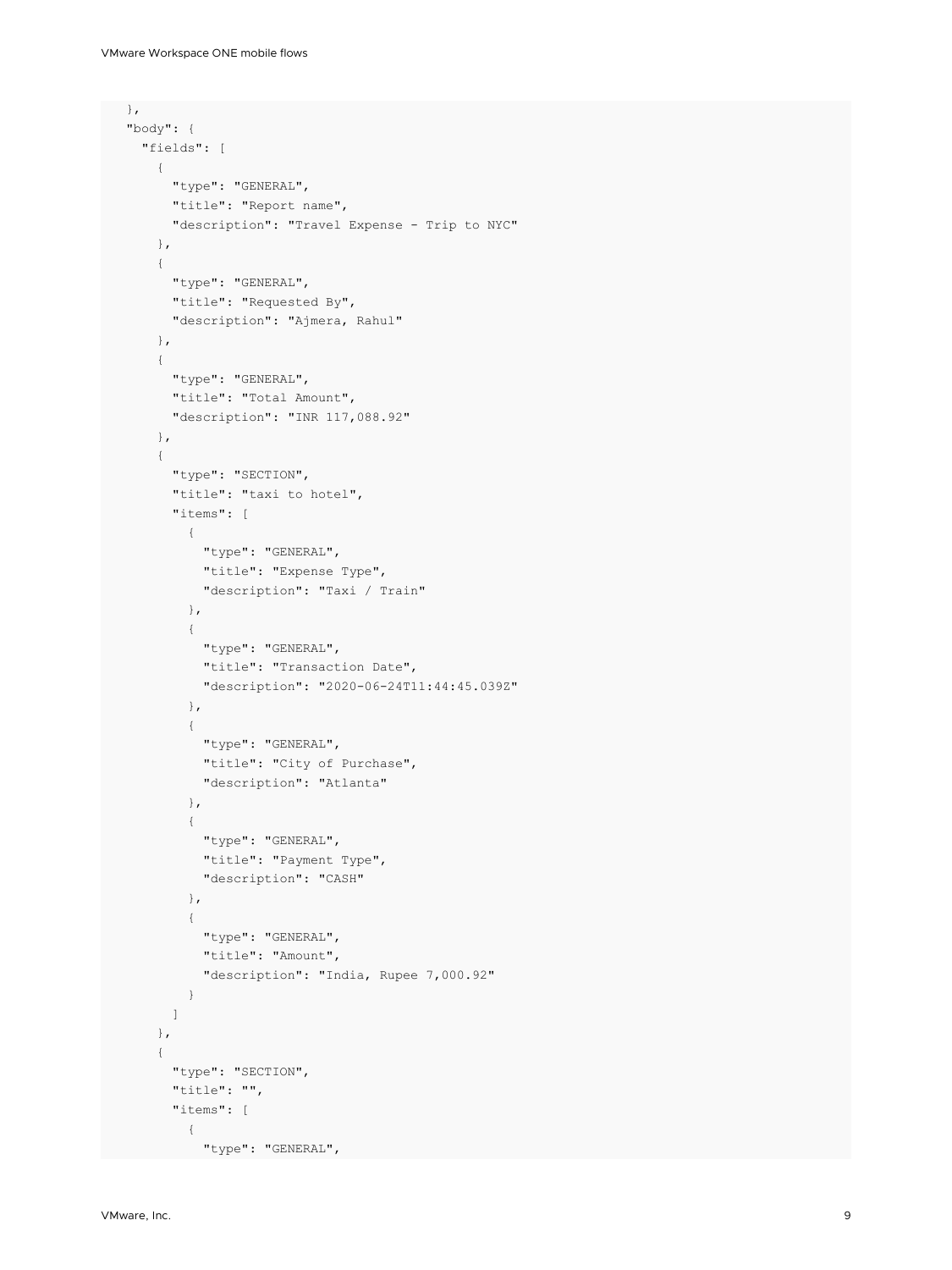```
 "title": "Expense Type",
            "description": "Airfare - Ticket"
          },
\{ "type": "GENERAL",
            "title": "Transaction Date",
            "description": "2020-06-24T11:44:45.039Z"
          },
\{ "type": "GENERAL",
            "title": "Vendor Name",
            "description": "Delta Air Lines"
          },
\{ "type": "GENERAL",
            "title": "City of Purchase",
            "description": "Atlanta"
          },
\{ "type": "GENERAL",
            "title": "Payment Type",
            "description": "CASH"
          },
\{ "type": "GENERAL",
            "title": "Amount",
            "description": "India, Rupee 110,088.00"
          }
        ]
      },
      {
        "type": "SECTION",
        "title": "Attachment",
        "items": [
\{ "type": "ATTACHMENT_URL",
            "attachment_name": "1D3BD2E14D144508B05F",
            "title": "Click here to download the attachment",
            "attachment_content_type": "application/pdf",
            "attachment_url": "/attachments/sample-expense-report.pdf",
            "attachment_method": "GET"
 }
        ]
      }
    ]
  },
  "image": {
   "href": "https://vmw-mf-assets.s3.amazonaws.com/connector-images/hub-concur.png"
  },
  "hash": "f1d2d2f924e986ac86fdf7b36c94bcdf32beec15",
  "actions": [
    {
     "action key": "USER INPUT",
     "allow repeated": false,
     "completed_label": "Approved",
```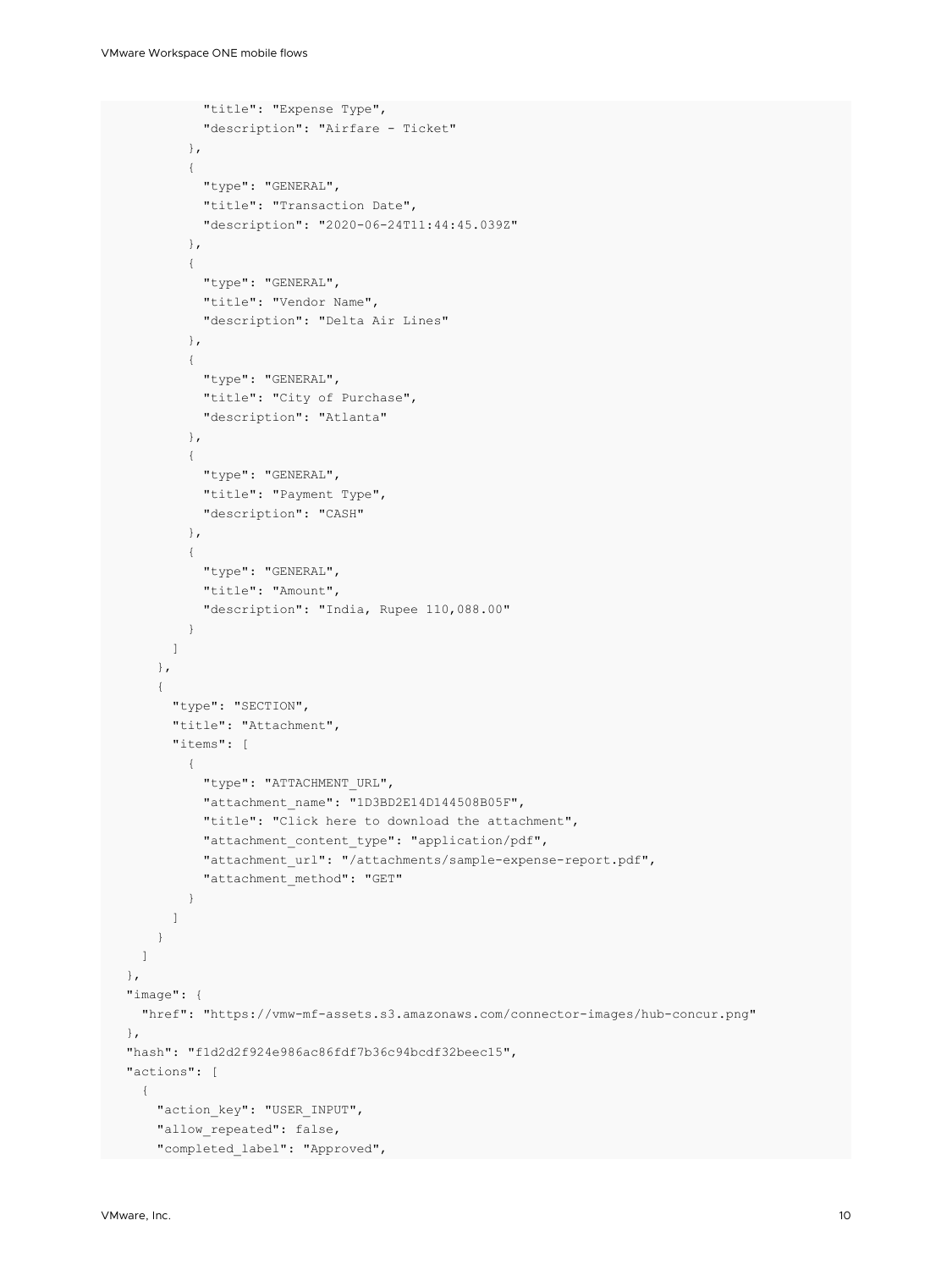```
 "id": "722533c4-5ccc-45e5-8fe2-b20b075ed2a8",
     "label": "Approve",
     "mutually_exclusive_set_id": "approval-actions",
     "primary": true,
     "request": {},
     "type": "POST",
     "url": {
      "href": "https://httpbin.org/status/204"
     },
     "user_input": [
      {
         "format": "textarea",
         "id": "comment",
         "label": "Comment"
       }
     ]
   },
   {
    "action key": "USER INPUT",
    "allow repeated": false,
     "completed_label": "Declined",
     "id": "d7de06a0-b50c-4d1f-9ed5-4861699cc7a3",
     "label": "Decline",
    "mutually exclusive set id": "approval-actions",
     "request": {},
     "type": "POST",
     "url": {
      "href": "https://httpbin.org/status/204"
     },
    "user_input": [
     \left\{ \right. "format": "textarea",
         "id": "reason",
        "label": "Reason"
      }
     ]
   }
 ]
```


#### Using Hub Virtual Assistant Chatbot with Workspace ONE mobile flows

Hub Assistant uses Workspace ONE mobile flows so users can perform actions across multiple business back-end systems. In Workspace ONE Intelligent Hub, users can submit an inquiry to the virtual assistant and mobile flows can retrieve data from a business system so that the user can view and take appropriate actions. For example, when mobile flows is enabled and configure with the ServiceNow chatbot connector, you can manage the Help ticket work flow through mobile flows. The Virtual Assistant sends user requests to ServiceNow and relays the response from Service Now back to the user.

}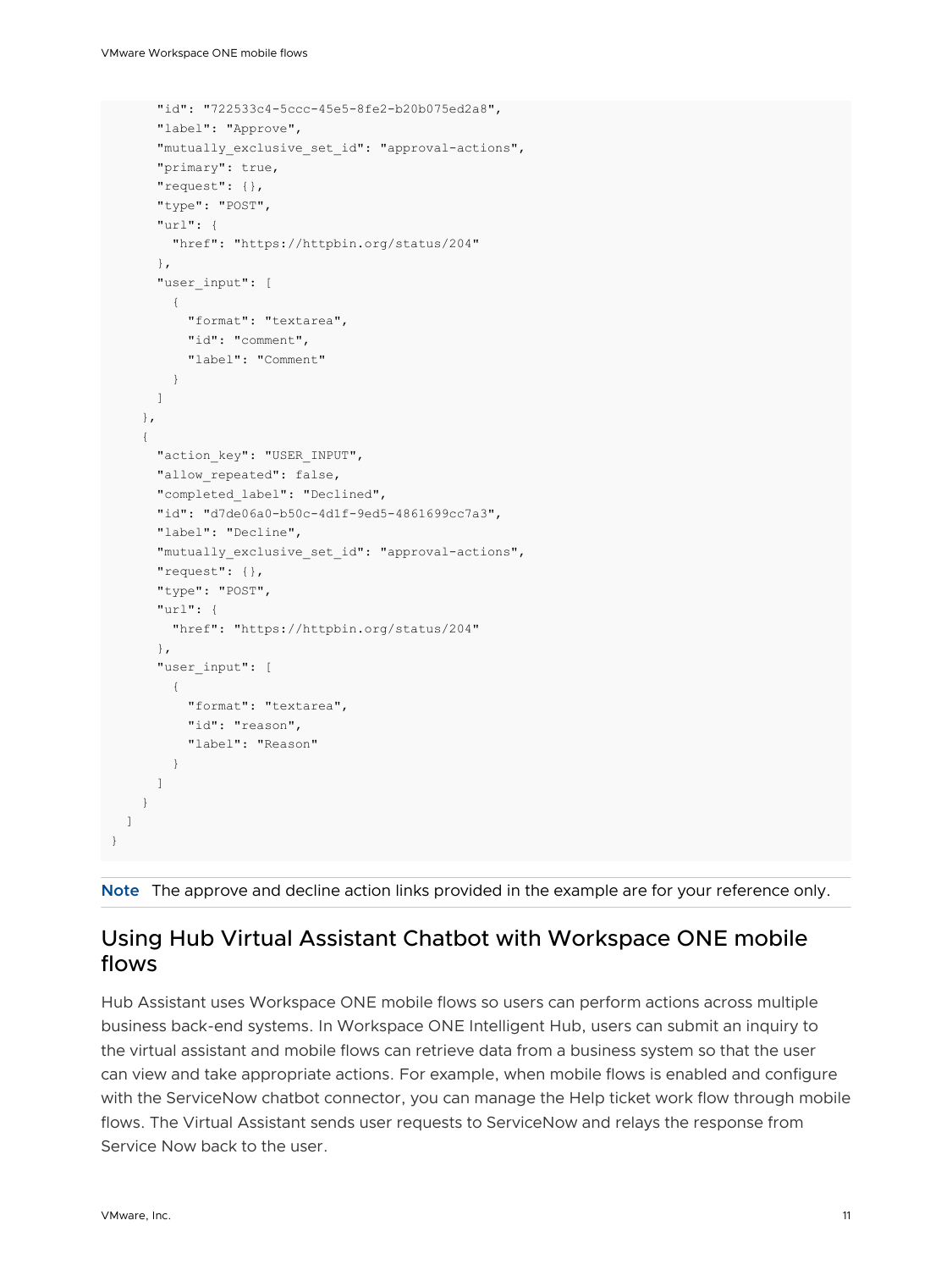The following screenshot displays the available training courses based on the keyword search in the Workspace ONE Intelligent Hub Assistant.

|                                                                                                               | Search trainings    |
|---------------------------------------------------------------------------------------------------------------|---------------------|
| What skill, subject, or software<br>would you like me to search courses<br>for?                               |                     |
|                                                                                                               | presentation skills |
| Here are the top courses I found:                                                                             |                     |
| <b>Designing a Presentation</b><br>https://www.linkedin.com/learning/d<br>esigning-a-presentation-2 [7]       |                     |
| <b>Public Speaking Foundations</b><br>https://www.linkedin.com/learning/p<br>ublic-speaking-foundations-2 [Z] |                     |
| <b>Strategic Thinking</b><br>https://www.linkedin.com/learning/st<br>rategic-thinking[Z]                      |                     |
| Type to ask question                                                                                          |                     |

The following example retrieves a list of available e-learning courses based on a keyword search to a user interacting with Workspace ONE Intelligent Hub Assistant.

```
{
   "id": "1a0892af-b8f7-437c-adba-155c070f61ae",
   "name": "LinkedIn Learning",
   "creation_date": "2020-06-25T12:40:58.461Z",
   "backend_id": "urn:li:lyndaCourse:2822136",
   "hash": "7b9dbde859de01311efb9aeef8a75c663aaf9a11",
   "header": {
     "title": "LinkedIn Learning: New course available",
     "subtitle": [
       "View course"
     ],
     "links": {
       "title": "https://www.linkedin.com/learning/photoshop-2020-one-on-one-fundamentals",
       "subtitle": [
         "https://www.linkedin.com/learning/photoshop-2020-one-on-one-fundamentals"
       ]
     }
   },
   "image": {
     "href": "https://vmw-mf-assets.s3.amazonaws.com/connector-images/hub-linkedin-
learning.png"
 },
```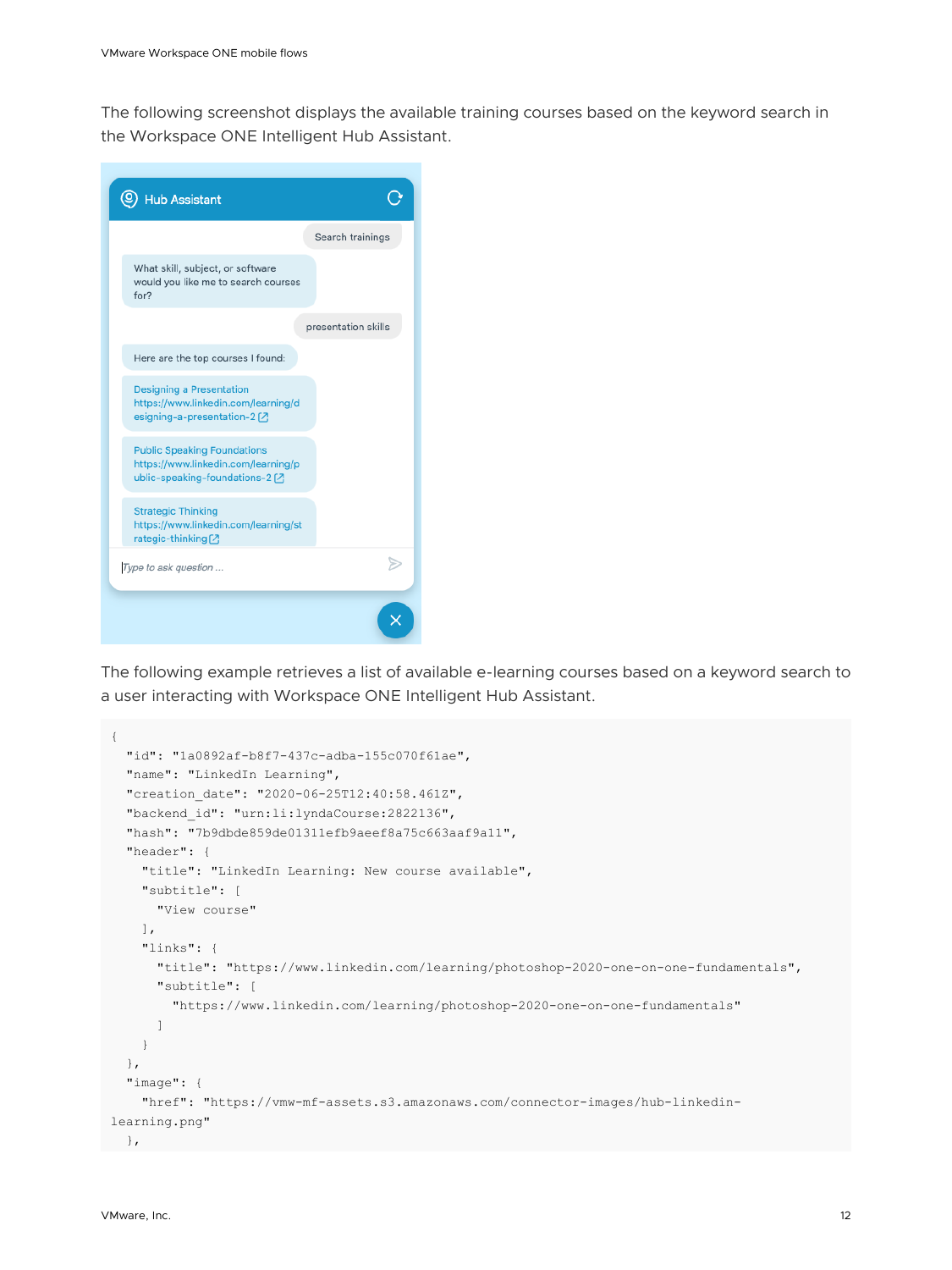```
 "body": {
     "fields": [
      {
         "type": "GENERAL",
         "title": "Title",
         "description": "Photoshop 2020 One-on-One: Fundamentals"
       },
       {
         "type": "GENERAL",
         "title": "Instructor",
         "description": "Deke McClelland"
       },
       {
         "type": "GENERAL",
         "title": "Duration",
         "description": "12h 50m"
       },
       {
         "type": "SECTION",
         "title": "About Course",
         "items": [
\{ "type": "GENERAL",
             "title": "Description",
```
 "description": "Go one-on-one with world-renowned Photoshop expert Deke McClelland. The first of a three-part series, this course is your chance to master the fundamentals of Photoshop as you've never seen them before. It's everything you need to know, in the order you need to know it, complete with eye-popping imagery and practical advice. Best of all, it's been completely updated for Photoshop 2020, the 30th anniversary edition of the program. Deke shows how to crop and straighten photographs, adjust brightness and contrast, correct color cast, and retouch portraits. You can also learn such skills as editing nondestructively with layers, making complex selections, developing photos in Camera Raw, and preparing photos for print. Come with questions, leave with answers-and a real sense of accomplishment."

```
 },
\{ "type": "GENERAL",
             "title": "Category",
            "description": "Image Editing, Adobe Photoshop, Photo Compositing, Photography, 
Creative, Layout and Composition, Graphic Design"
          },
\{ "type": "GENERAL",
            "title": "Released",
            "description": "2019-12-13T00:00:00.000Z"
           },
\{ "type": "GENERAL",
            "title": "Updated at",
            "description": "2020-06-25T04:43:16.304Z"
          },
\{ "type": "GENERAL",
            "title": "Difficulty",
            "description": "BEGINNER"
```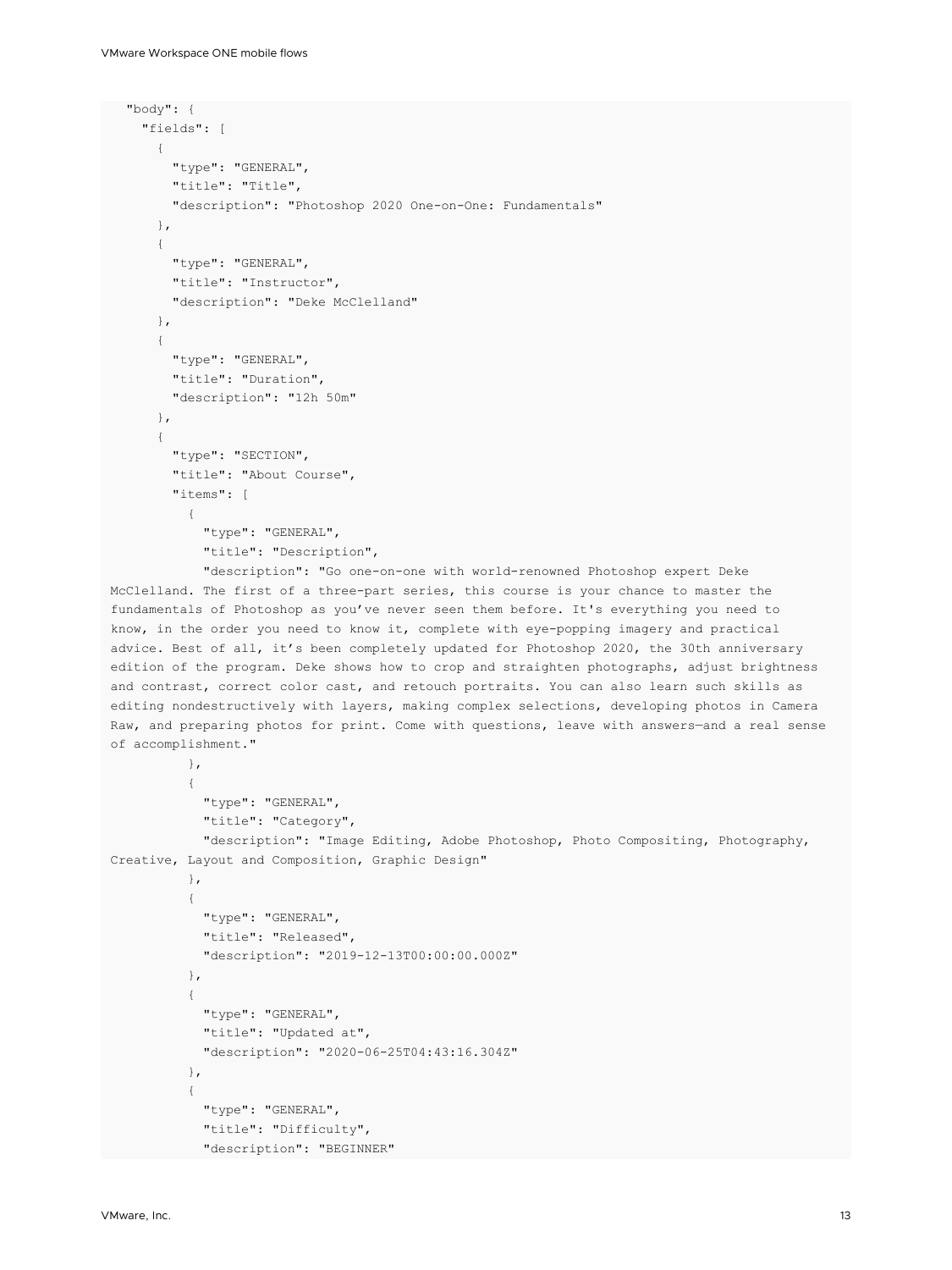} ] } ] } }

#### Using Contextual Cards in Workspace ONE Boxer

Contextual cards can be informational cards or action cards that can be surfaced within the Workspace ONE Boxer application to help users learn about additional relevant and important information and help increase employee engagement.

Contextual cards can or cannot have actions depending on the context. For example, when an email is received, based on the context of the email content, a card request is triggered.

The following declaration adds an actionable card to the Workspace ONE Boxer application about an expense report:

```
{ "objects": [
    { 
      "actions": 
\overline{1} { 
     "action key": "USER INPUT",
         "allow repeated": false,
          "completed_label": "Approved", 
          "id": "00000000-0000-0000-0000-000000000000", 
          "label": "Approve", 
       "mutually exclusive set id": "approval-actions",
         "primary": true, 
          "request": {}, 
          "type": "POST",
           "url": { 
       "href": "//hero/connectors/concur/api/expense/1D3BD2E14D144508B05F/approve" }, 
         "user_input": [
           { 
             "format": "textarea",
               "id": "comment", 
             "label": "Comment" 
 } 
       \mathbf{I} }, 
        { 
       "action key": "USER INPUT",
        "allow repeated": false,
           "completed_label": "Declined", 
         "id": "00000000-0000-0000-0000-000000000000",
           "label": "Decline", 
         "mutually exclusive set id": "approval-actions",
         "request": {}, 
          "type": "POST", 
         "url": { 
           "href": "//hero/connectors/concur/api/expense/1D3BD2E14D144508B05F/
```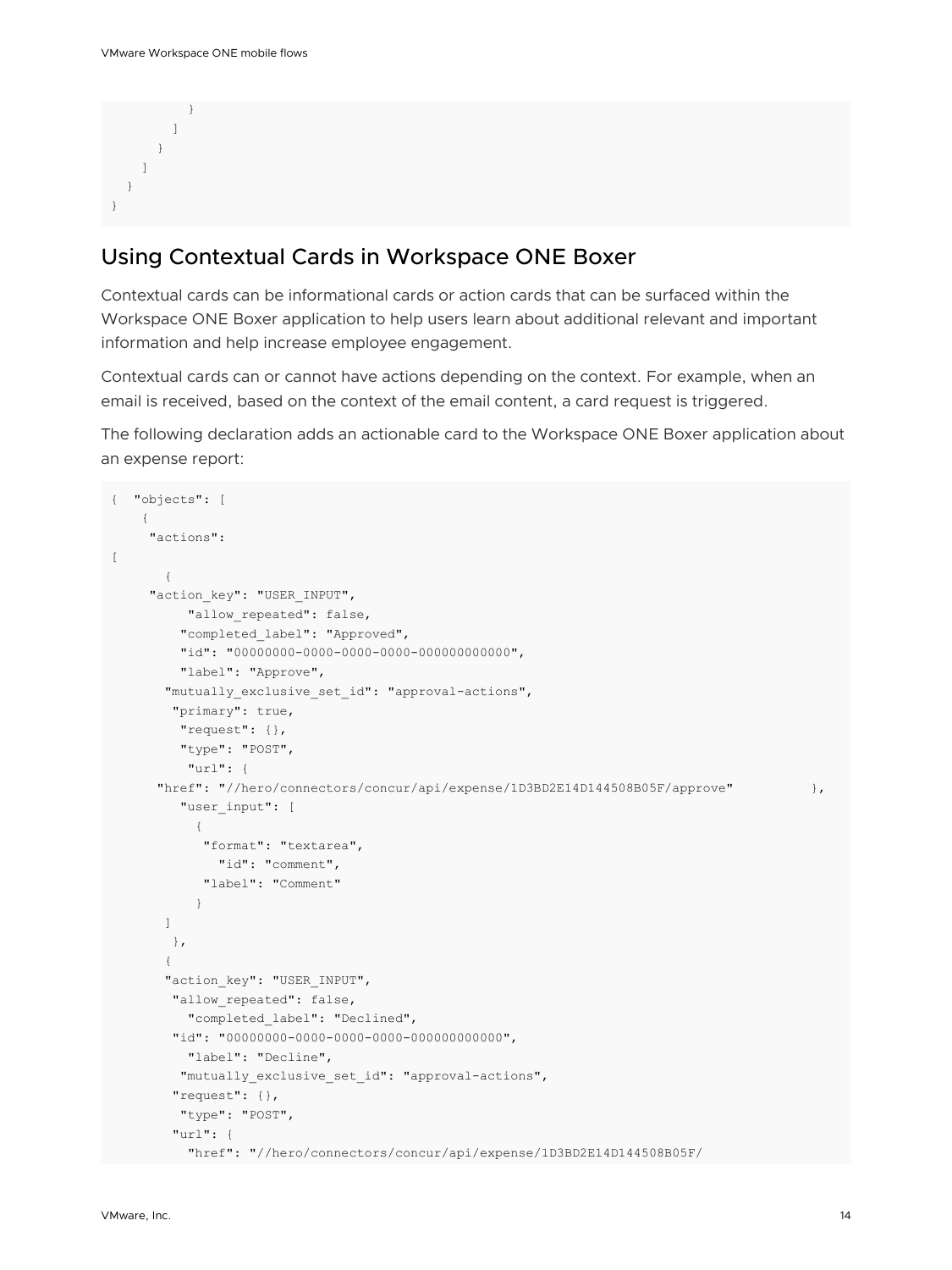```
\text{decline}" },
          "user_input":
 \overline{[} { 
              "format": "textarea", 
              "id": "reason", 
              "label": "Reason" 
 } 
        ] 
       } 
     \frac{1}{2},
      "body": { 
        "fields": [ 
        \left\{ \right. "description": "1970-01-01T00:00:00Z", 
           "title": "Submitted On", 
            "type": "GENERAL" 
         }, 
        { 
        "description": "Totla, Gaurav", 
           "title": "Requested By", 
          "type": "GENERAL" },
       { 
        "description": "(IN1019722)IT - Apps Cloud-1021",
           "title": "Cost Center", 
           "type": "GENERAL" 
       }, 
        { 
          "description": "$23,340.21", 
          "title": "Amount",
           "type": "GENERAL" }
      ] 
      }, 
     "creation_date": "1970-01-01T00:00:00Z",
      "hash": "test-hash", 
     "header": { 
        "title": "Meals & Entertainment" 
    }, 
      "id": "00000000-0000-0000-0000-000000000000", 
     "image": { 
       "href": "https://s3.amazonaws.com/vmw-mf-assets/connector-images/hub-concur.png" 
    } 
   } 
 ]
}
```
**Note** The approve and decline action links provided in the example are for your reference only.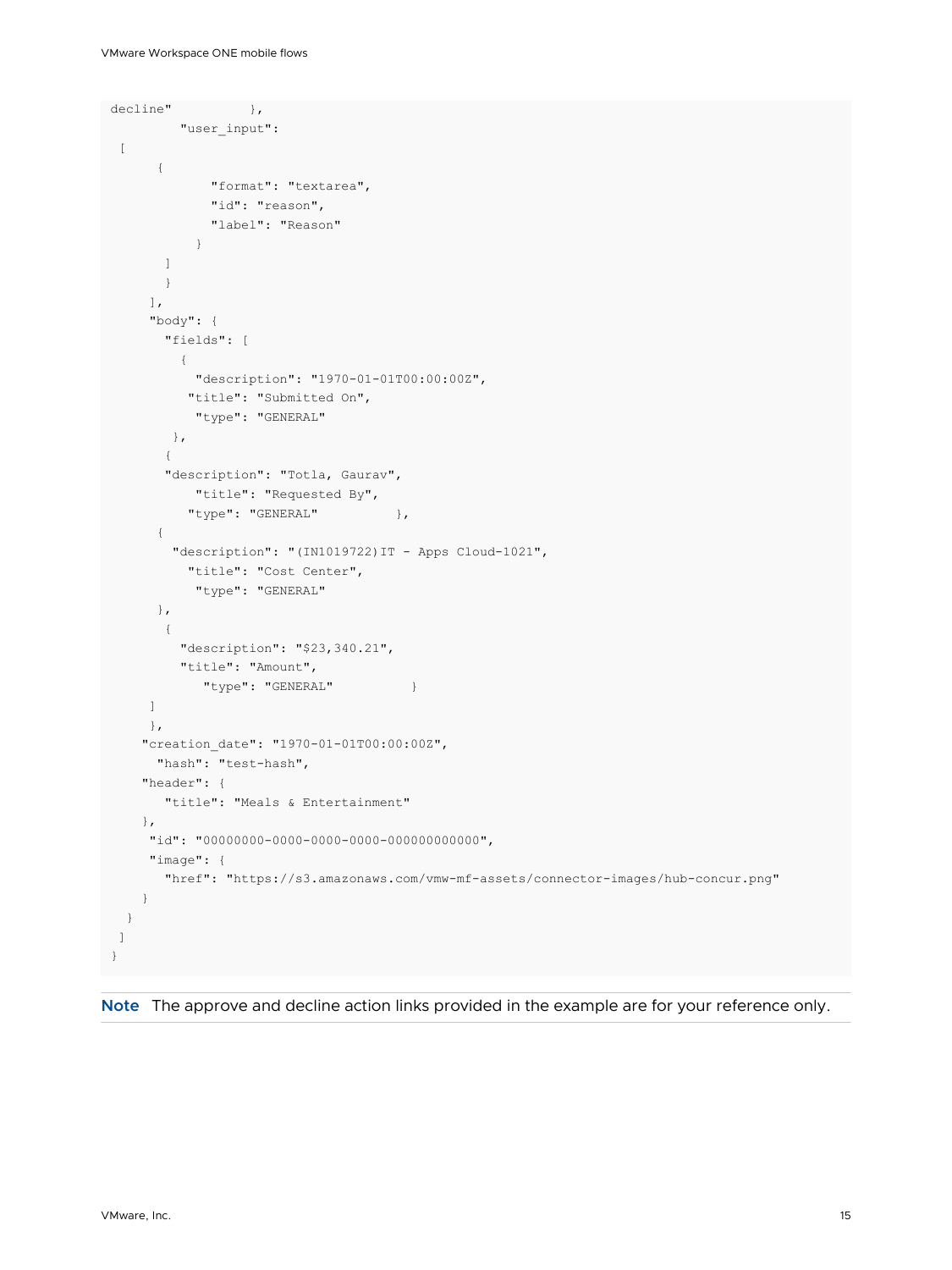## <span id="page-15-0"></span>Workspace ONE mobile flows<br>Connectors

Workspace ONE mobile flows connectors are services or components that work with the mobile flows server. Connectors can be configured to fetch user-specific information that enables Workspace ONE mobile flows to work with the configured user devices.

The connector is used to connect to the business system, request the data, and perform the interactions as requested by the client. The connector contains the logic for how the card must appear on the client. For example, a Salesforce card might be displayed in the Workspace ONE Boxer application where users can see important information and also take required action on Salesforce from the mobile flow card.

## Types of Connectors

You can create your own connectors or customize the open-source sample connectors. You can also use the out-of-the-box (OOTB) connectors such as SalesForce and ServiceNow which are hosted on the VMware's servers. :

- Out-of-the-box-connector (OOTB) VMware develops and configures or enables the OOTB connectors in the Workspace ONE UEM console. You can readily use the OOTB connector as no development or infrastructure is required.
- **n** Sample connector VMware develops sample connectors. The connector is open-sourced so that the customer can deploy the default configuration or modify the connector to their use case requirements. Sample connectors require infrastructure to host the connectors.
- Custom connector You can use the mobile flows framework to build custom connectors. You can develop the connector and infrastructure is required to host the connector.

This chapter includes the following topics:

- [Workspace ONE mobile flowsOut-of-the-box Connectors](#page-16-0)
- [Workspace ONE mobile flows Sample Connectors](#page-19-0)
- [Create Custom Workspace ONE mobile flows Connectors](#page-20-0)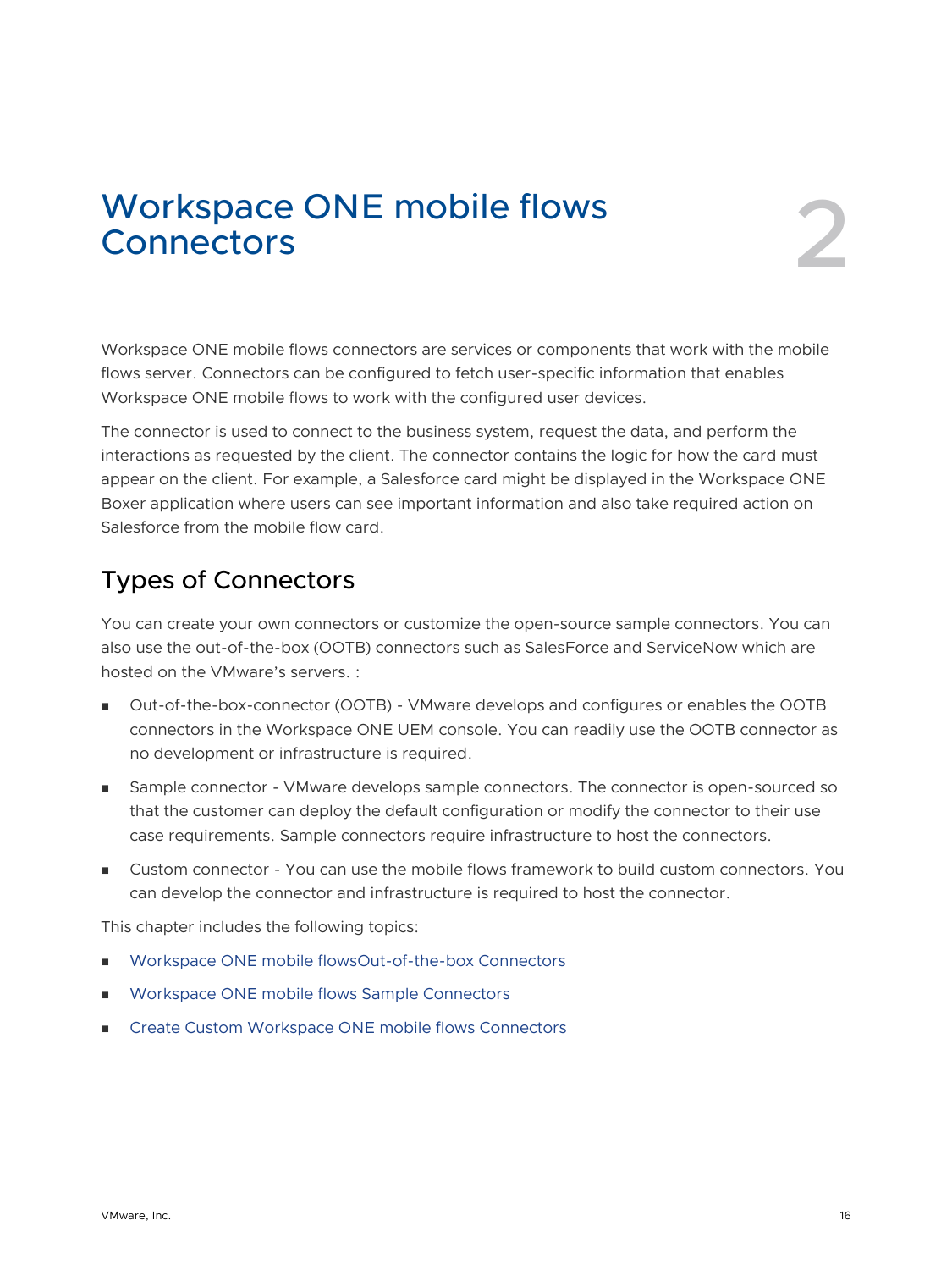## <span id="page-16-0"></span>Workspace ONE mobile flowsOut-of-the-box Connectors

The Workspace ONE mobile flows Out-of-the-box (OOTB) connectors help surface contextual information and actions in Workspace ONE Intelligent Hub and are available in the mobile flows catalog.

The OOTB connectors provide the following advantages over the sample connectors.

- **n** The configuration information is already added to the connector.
- VMware hosts the connectors. You need not host the connectors on your servers.

The following table lists all the available OOTB notification connectors.

| Sample<br><b>Business</b><br>System<br>Connector<br><b>Name</b> | Account<br><b>Type</b> | Authentication                    | Open-<br>sourced<br>on Gtihub | Use Case Addressed - Description of the<br><b>Use Case</b>                                                                                                                   |
|-----------------------------------------------------------------|------------------------|-----------------------------------|-------------------------------|------------------------------------------------------------------------------------------------------------------------------------------------------------------------------|
| Salesforce                                                      | User account           | OAuth 2.0 -<br>Authorization code | Yes                           | Discount request approval - Approve or<br>deny discount requests and add comments.                                                                                           |
| ServiceNow                                                      | User account           | OAuth 2.0 -<br>Authorization code | Yes                           | IT ticket approval - Approve or deny IT ticket<br>requests and add comments.                                                                                                 |
| Concur                                                          | Service<br>account     | OAuth 2.0 - Password              | Yes                           | Expense request approval - Approve or<br>deny expense requests and add comments.                                                                                             |
| Coupa                                                           | Service<br>account     | Service Account                   | Yes                           | Requisition request approval - Approve<br>or deny a requisition request and add<br>comments.                                                                                 |
| Jira Service<br>Desk                                            | User account           | OAuth 2.0 -<br>Authorization code | Yes                           | Service request approval - Approve or deny<br>service requests and add comments.                                                                                             |
| Workday                                                         | User account           | OAuth 2.0 -<br>Authorization code | Yes                           | Absence request approval - Approve or<br>deny a time-off request and add comments.<br>Employee data change approval. -<br>Notifications to approve employee data<br>changes. |
| Microsoft<br>OneDrive                                           | User account           | OAuth 2.0 -<br>Authorization code | Yes                           | File or folder request approval - Approve a<br>file or folder access request with read-only<br>or editing rights.                                                            |
| Microsoft<br>Teams                                              | User account           | OAuth 2.0 -<br>Authorization code | Yes                           | Team $@$ mention - Notification for any $@$<br>mention in public or private team channels.<br>Reply to messages.                                                             |
| Microsoft<br>Planner                                            | User account           | OAuth 2.0 -<br>Authorization code | Yes                           | Tasks due today - Notification for all<br>upcoming tasks that are due for the day.<br>Complete or comment on the task.                                                       |
| LinkedIn<br>Learning                                            | Service<br>account     | OAuth 2.0 -<br>Authorization code | Yes                           | New training available - Notification for new<br>trainings added.                                                                                                            |
| Saba                                                            | User<br>Account        | OAuth2.0 Authorization<br>code    | Yes                           | New learning assigned. - Notification for<br>new learning is added.                                                                                                          |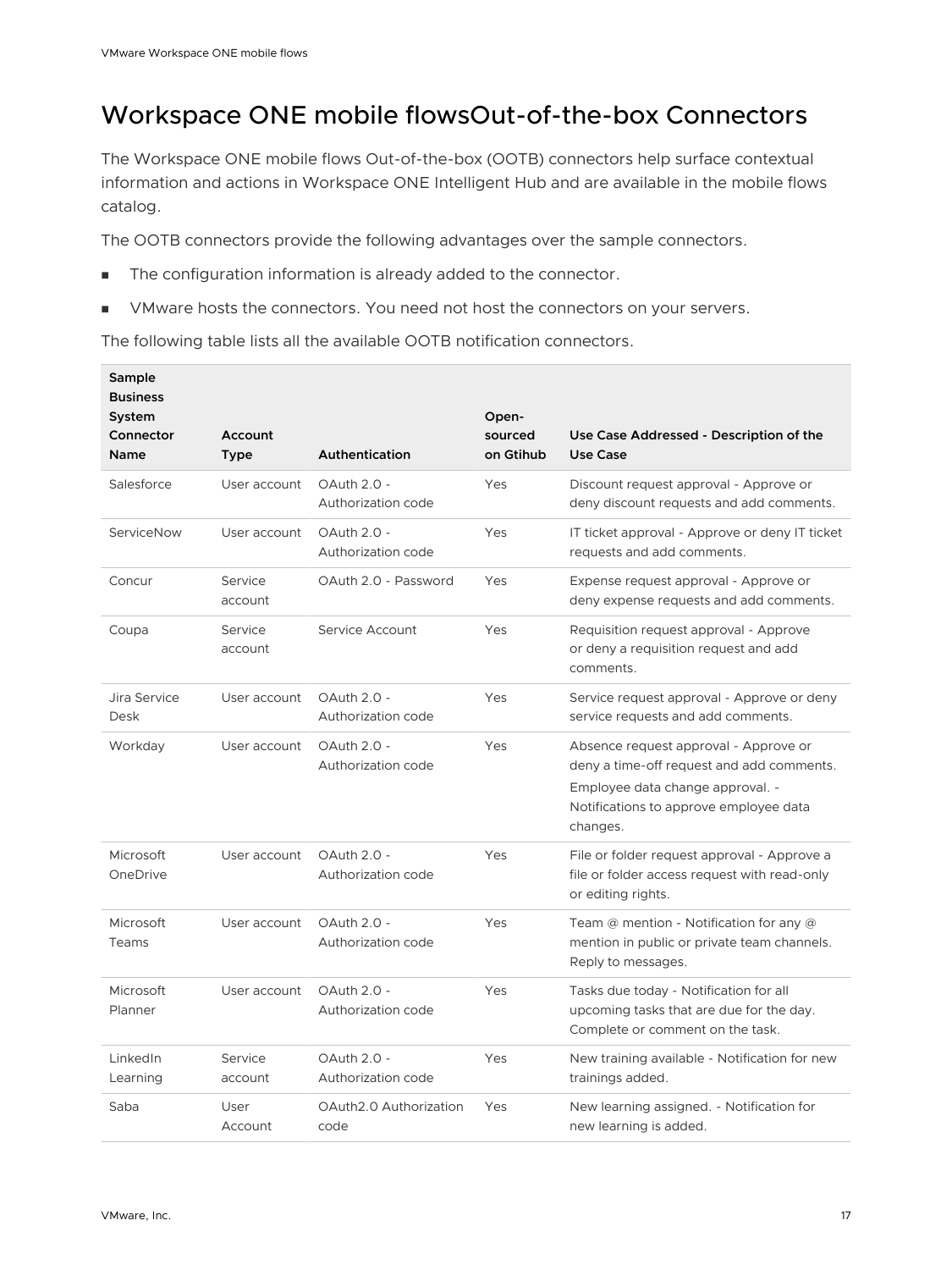| Sample<br><b>Business</b><br>System |                        |                                   | Open-                |                                                                                                                                                        |
|-------------------------------------|------------------------|-----------------------------------|----------------------|--------------------------------------------------------------------------------------------------------------------------------------------------------|
| Connector<br><b>Name</b>            | Account<br><b>Type</b> | Authentication                    | sourced<br>on Gtihub | Use Case Addressed - Description of the<br>Use Case                                                                                                    |
| Zoom                                | User account           | OAuth 2.0 -<br>Authorization code | Yes                  | New recording available - Notification when<br>a Zoom recording is available. Launch<br>recording to view.                                             |
| Workday                             | User account           | OAuth 2.0 -<br>Authorization code | Yes                  | Employee Data Change Approval - Approve<br>or deny manager, cost center, job profile,<br>promotion, business title change requests<br>and add comments |
| Box                                 | User account           | OAuth 2.0 -<br>Authorization code | Yes                  | New @mention - Notiification when there<br>is an @mention on a document. Reply to<br>message or add user to collaborate                                |
| Google Docs                         | User account           | OAuth 2.0 -<br>Authorization code | Yes                  | New @mention - Notiification when there<br>is an @mention on a document. Reply to<br>message or add user to collaborate                                |
| Microsoft<br>Dynamics               | User account           | OAuth 2.0 -<br>Authorization code | Yes                  | New leads - Notification when a new lead is<br>assigned to the user. Create a task or log a<br>call                                                    |
| Microsoft<br>Dynamics               | User account           | OAuth 2.0 -<br>Authorization code | Yes                  | Case resolution - Notification when a new<br>case is assigned to the user. Resolve or<br>cancel the case                                               |
| Microsoft<br>Dynamics               | User account           | OAuth 2.0 -<br>Authorization code | Yes                  | New task - Notification when a new task is<br>assigned to the user. Complete or cancel the<br>task                                                     |
| Salesforce                          | User account           | OAuth 2.0 -<br>Authorization code | Yes                  | New leads - Notification when a new lead is<br>assigned to the user. Create a task or log a<br>call                                                    |
| Salesforce                          | User account           | OAuth 2.0 -<br>Authorization code | Yes                  | Case resolution - Notification when a new<br>case is assigned to the user. Add comments<br>or close the case                                           |
| Salesforce                          | User account           | OAuth 2.0 -<br>Authorization code | Yes                  | New task - Notification when a new task is<br>assigned to the user. Complete the task or<br>mark in-progress                                           |
| Saba                                | User account           | Service Account                   | Yes                  | New training assigned - Notification when<br>a required training is assigned. Launch<br>training to complete                                           |
| Zendesk                             | User account           | OAuth 2.0 -<br>Authorization code | Yes                  | Ticket resolution - Notification when a new<br>ticket is assigned to the user. Solve ticket or<br>mark as pending                                      |
| Zendesk                             | User account           | OAuth 2.0 -<br>Authorization code | Yes                  | Task approval - Approve or deny task<br>requests and add comments                                                                                      |
| Hubspot                             | User account           | OAuth 2.0 -<br>Authorization code | Yes                  | New deals - Notification when a new deal is<br>assigned to the user. Add a note or or log a<br>call                                                    |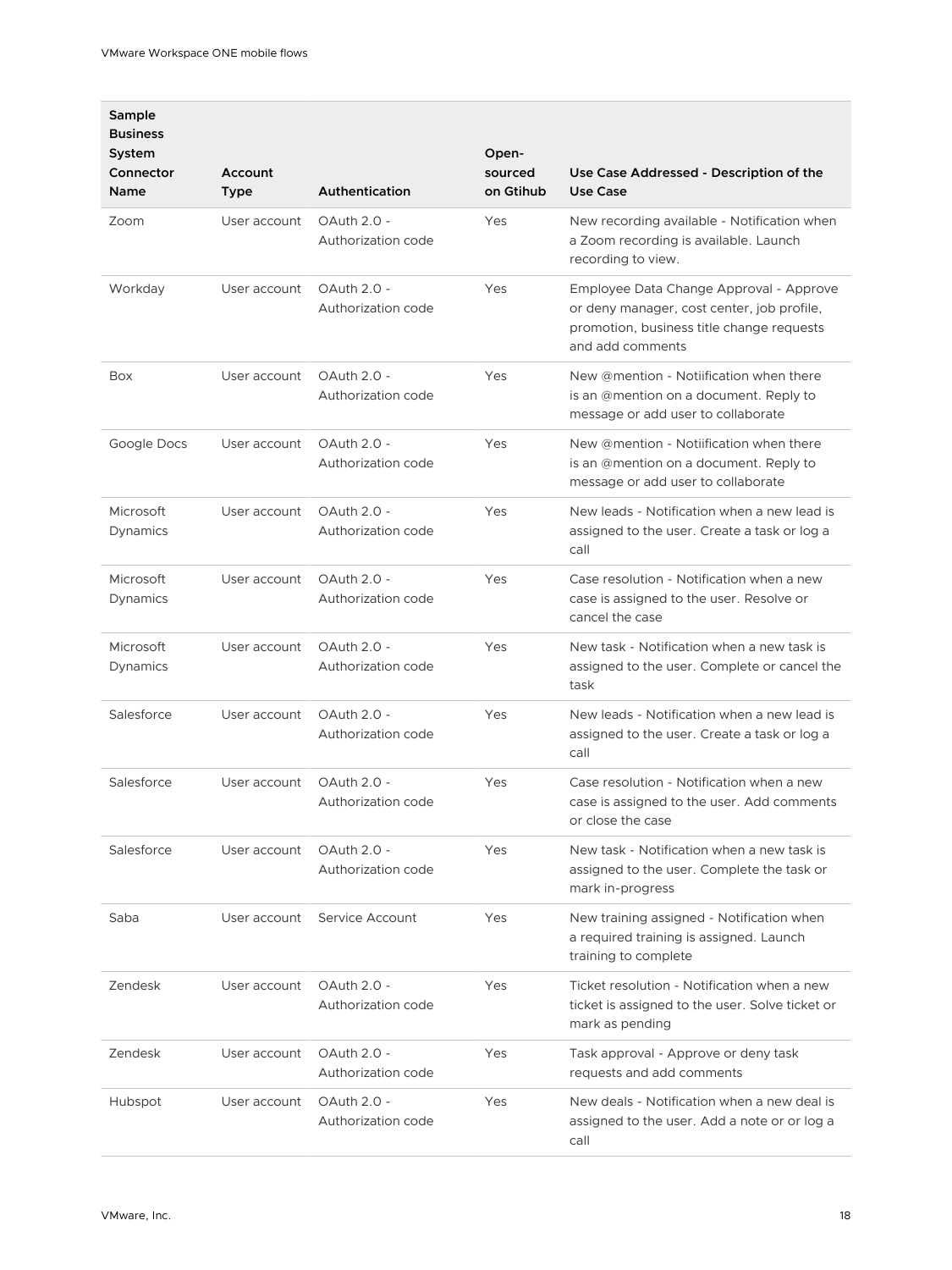<span id="page-18-0"></span>

| Sample<br><b>Business</b><br>System<br>Connector<br>Name | Account<br><b>Type</b> | Authentication                      | Open-<br>sourced<br>on Gtihub | Use Case Addressed - Description of the<br>Use Case                                                                 |
|----------------------------------------------------------|------------------------|-------------------------------------|-------------------------------|---------------------------------------------------------------------------------------------------------------------|
| Hubspot                                                  | User account           | $OAuth 2.0 -$<br>Authorization code | Yes                           | New tickets - Notification when a new ticket<br>is assigned to the user. Add a note or log a<br>call                |
| Adobe Sign                                               | User<br>Account        | $OAuth 2.0 -$<br>Authorization code | Yes                           | E-signature required - Notification for<br>pending documents requiring an e-<br>signature. Launch document to sign. |

The following table lists all the available OOTB chatbot connectors:

| Sample<br><b>Business System</b><br>Connector<br><b>Name</b> | Account<br><b>Type</b> | Authentication                             | Open-<br>sourced on<br>Gtihub | Use Case Addressed - Description of the Use<br>Case                                                                                                                                                                                                             |
|--------------------------------------------------------------|------------------------|--------------------------------------------|-------------------------------|-----------------------------------------------------------------------------------------------------------------------------------------------------------------------------------------------------------------------------------------------------------------|
| ServiceNow                                                   | User<br>account        | OAuth <sub>2</sub> -<br>Authorization code | <b>No</b>                     | Order devices - Show devices available in<br>the catalog by category. Add devices to<br>the cart and checkout. File a ticket for the<br>user.<br>Create a ticket - File an IT ticket for a user.<br>View my tickets - Show the most recent<br>and open tickets. |
| Workspace ONE<br><b>UEM</b>                                  | User<br>account        | Workspace ONE<br>Auth                      | <b>No</b>                     | Synchronize UEM device - Show enrolled<br>devices and synchronize devices to remediate<br>an issue.                                                                                                                                                             |
| LinkedIn<br>Learning                                         | Service<br>account     | OAuth 2.0 - Client<br>credentials          | <b>No</b>                     | View courses - Show courses based on a<br>keyword search.                                                                                                                                                                                                       |

#### Add Out-of-the-Box (OOTB) Connectors

Out-of-the-box (OOTB) connectors are connectors to the business systems that are developed and hosted by VMware for specific use cases. You can add and configure the connectors to take advantage of the workflows.

#### Prerequisites

You must have Workspace ONE UEM console version 1905 or later to use OOTB connectors.

Workspace ONE mobile flows must be enabled in Hub Services.

#### Procedure

- **1** Log in to the UEM console and navigate to **Content > Mobile Flows**.
- **2** Click the **Catalog** tab to see the list of available OOTB connectors.
- **3** Select the connector you want to add and click **Add**.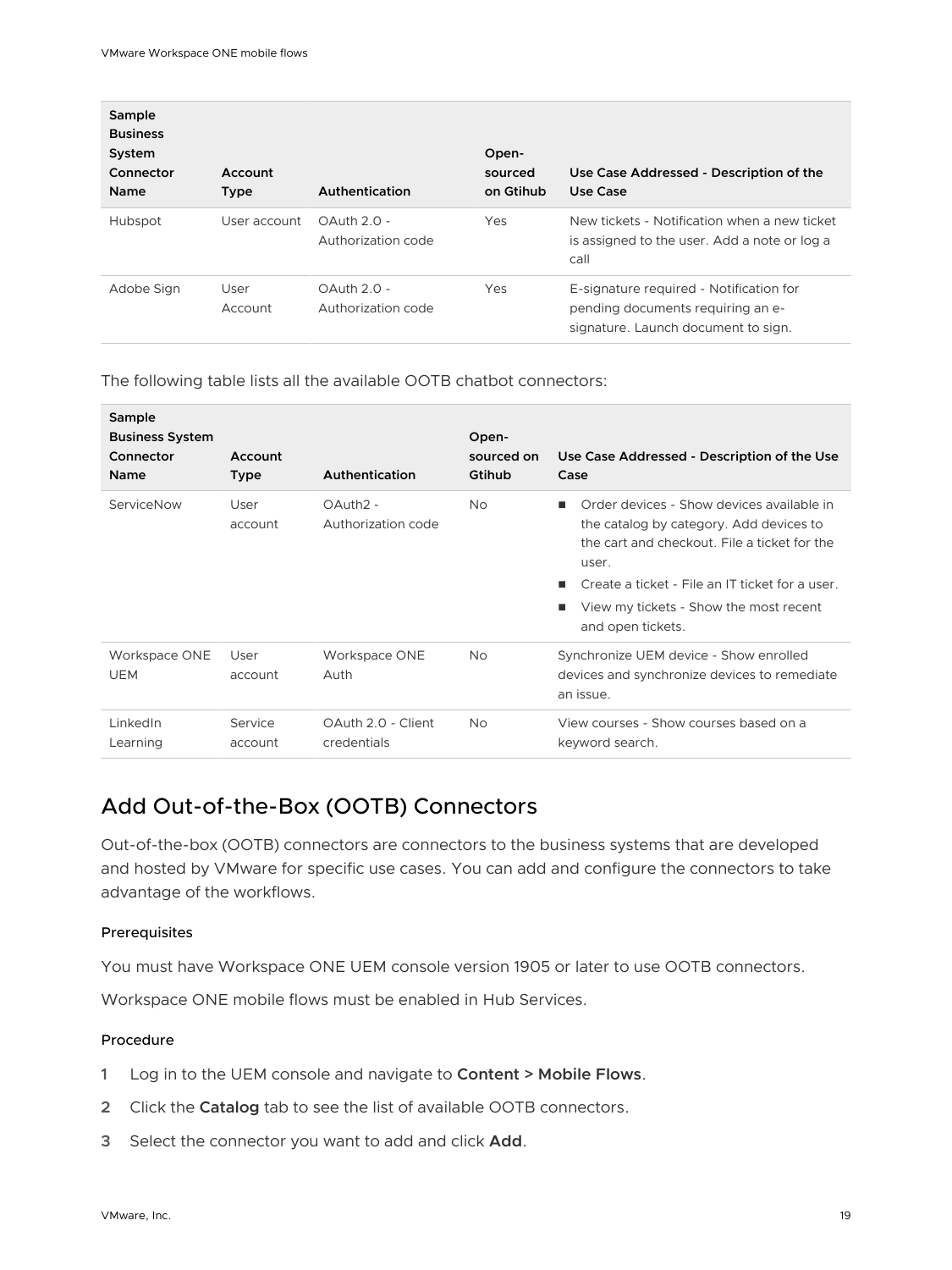- <span id="page-19-0"></span>**4** Enter the following details in the **Basic Information** tab and click **Next**.
	- **n** Name Enter a name to identify your connector.
	- **Base URL** (Optional) Enter the URL of the backend service of the mobile flows connector.
	- **Activate** You can enable or disable this option. Disable the connector if you want to prevent all users from accessing the mobile flows information on their devices for this connector.
- **5** (Optional) Select the **Categories** for the **Use Case**, **Apps**, **Type** and click **Next**.
- **6** Select the **Authentication Type** and enter the **Grant Type** parameters.
	- a (Optional) Click the **Show Advanced Options** to enter the **Token Server Hints** and **Token URI Body Parameters**.
	- b Click **Next**.
- **7** Select the **Notification Method** type to **Poll** or **Push** the notifications from the business systems.
	- **Poll** The Workspace ONE mobile flows server polls the business systems every 1 hour to check for new notifications.
	- **Push** If a business system supports a push mechanism, the mobile flows can generate an endpoint for the service to call when the notifications are ready.
	- a Select **Poll** and click **Next** to review the connector information added or select **Push** and select the **Authentication Type** from the drop-down. The **Authentication Header** and **Client Secret** information is auto-populated.
	- b Click **Next**.
- **8** Review the connector information populated in the **Review** tab and click **Submit** to add the connector.

#### Results

To check if your connector is added, in the UEM console, navigate to **Content > Mobile Flows > My Flows**. Modifications you make to the mobile flows connectors might take approximately 15 minutes to appear in the Hub Services console.

When the OOTB connector is enabled and configured, navigate to the Hub Services console and enable the mobile flows notifications. For more information, see the *Enable Workspace ONE* mobile flows Notification in Hub Services topic in the VMware Workspace ONE Hub Services guide. You must enable mobile flows in the Hub console to display notifications from mobile flows-configured business systems within the Intelligent Hub.

## Workspace ONE mobile flows Sample Connectors

Sample connectors in Workspace ONE mobile flows are open-sourced connectors, developed by VMware and published on GitHub.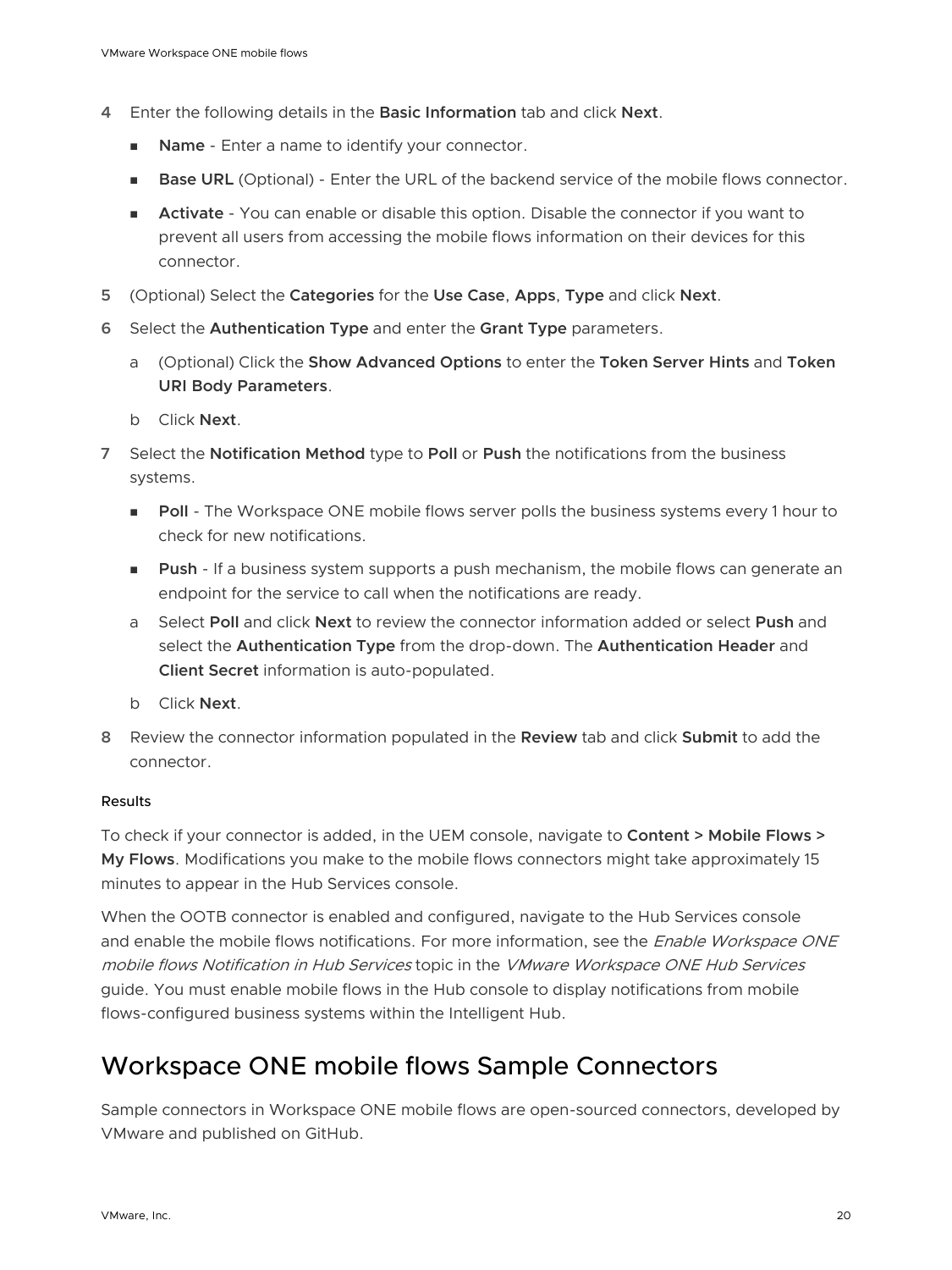<span id="page-20-0"></span>Sample connectors can be deployed in any environment without any changes or the connector can be modified to fit your business workflows, Using a sample connector offers more flexibility and customization than the out-of-the-box (OOTB) connectors. The source code for the sample connectors is available at: [Sample Connectors](https://github.com/vmware/connectors-workspace-one).

To view the list of available sample connectors, see the [GitHub repository](https://github.com/vmware/connectors-workspace-one) or see the 'opensourced on GitHub' column in OOTB connector list.

#### Create Custom Workspace ONE mobile flows Connectors

Workspace ONE mobile flows connectors can be customized to your requirement.

#### Building a Connector

You can use the available OOTB connectors or build your own connector. All communication with a connector is over HTTPS. A connector can be written in any language that allows the developer to create HTTP endpoints.

The instructions below provide an overview of the steps you must follow to build a connector. For information on configuring the connectors from the console, see [Configure Workspace ONE](#page-23-0)  [mobile flows Connectors from the Workspace ONE UEM Console .](#page-23-0)

1 Add a Discovery API - A connector is registered with the Mobile Flows Server by adding a discovery URL. This URL might point to the connector itself, or it might point to static web content (for example, Amazon S3). Discovery tells the Mobile Flows Server where to submit object requests. The content behind the discovery is JSON and its

Content-Type

must be set to

application/json

. Links in discovery served to the Mobile Flows Server must be externally accessible (the Mobile Flows Server must be able to call into the links returned when calling discovery). A common pattern is to be behind a proxy that fills in X-Forwarded headers that enable you construct an external URL.

**Note** Discovery resources must be available to unauthenticated clients.

- 2 Add a Card Request API to the connector When a client requests a card, this API is called and a card is requested consists of one or more tokens. These tokens might be pulled from the text of an email (trigger-based card), or they might be from the client's environment, for example, the user's email address.
- 3 Return the card response to the client.
- 4 Add support for card actions to business systems.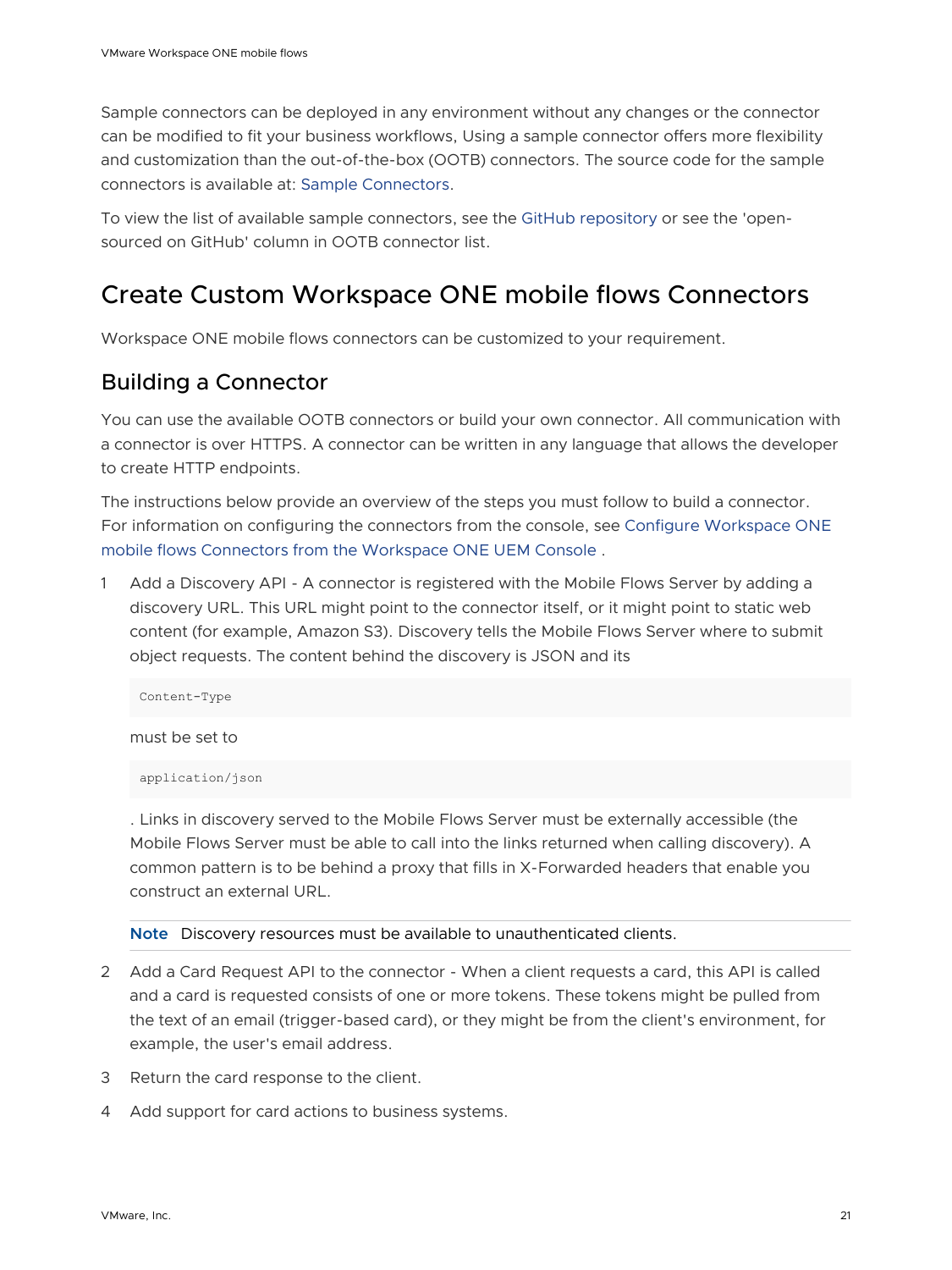<span id="page-21-0"></span>Examples of OOTB connectors are available on Github at [https://github.com/vmware/connectors](https://github.com/vmware/connectors-workspace-one)[workspace-one.](https://github.com/vmware/connectors-workspace-one)

#### Running Workspace ONE mobile flows Connector

Workspace ONE mobile flows connectors can be used as it is or they can also be used as a base from which you can develop your own connectors. These connectors can be built, installed, and run as Docker containers, RPM, or Fat Jars.

As a prerequisite, you must have the Docker container platform to build and run the connector.

This section provides the example of running a Jira connector as a Docker container.

```
docker run --name jira-connector \ 
-p 8080:8080 \ \text{ and } \ \text{ }ws1connectors/jira-connector \ 
--server.port=8080 \ 
--security.oauth2.resource.jwt.key-uri="https://xxxx.xxxx.xxxxx.com/security/public-key"
```
For information about building and running a connector as RPM or Fat Jar, see [https://](https://github.com/vmware/connectors-workspace-one#docker) [github.com/vmware/connectors-workspace-one#docker](https://github.com/vmware/connectors-workspace-one#docker).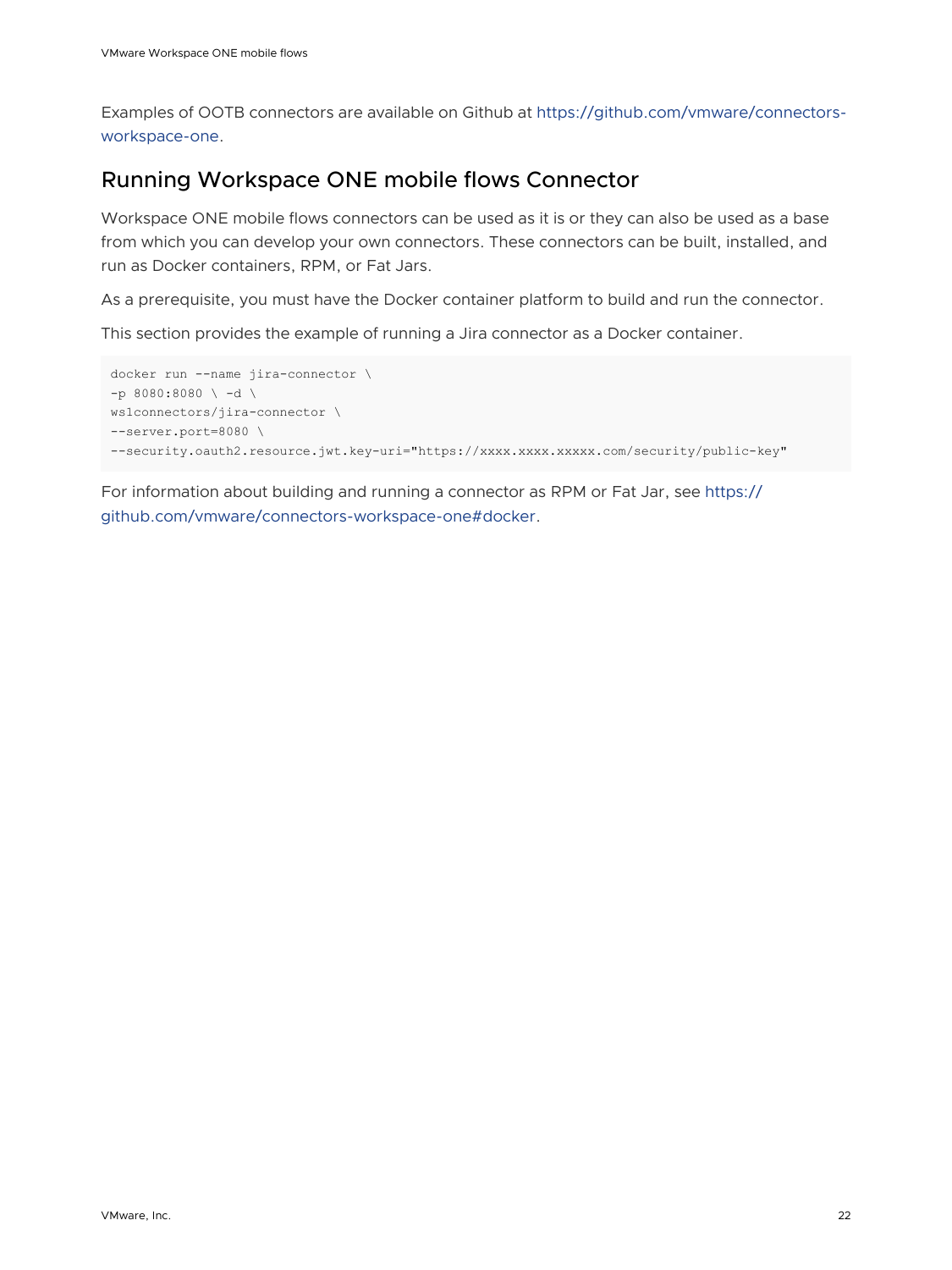## <span id="page-22-0"></span>Configuring VMware Workspace<br>
ONE mobile flows

You must first configure the Workspace ONE Access service before configuring the VMware Workspace ONE mobile flows server. You can then configure the out-of-the-box (OOTB) connectors or create and add custom connectors to your mobile flows console.

This chapter includes the following topics:

- **n** Configure the MobileFlows\_Server\_Template in Workspace ONE Access
- [Register the Customer Tenant to the Workspace ONE mobile flows Cloud Service](#page-23-0)
- **n** [Configure Workspace ONE mobile flows Connectors from the Workspace ONE UEM Console](#page-23-0)

### Configure the MobileFlows\_Server\_Template in Workspace ONE Access

You must configure the MobileFlows Server Template to fetch the user-specific access tokens. This is the first step before configuring mobile flows.

When using connectors for client applications, Workspace ONE Access is used to authenticate the transfer of information. If your environment consists of Workspace ONE Access, you can create a MobileFlows Server Template template to fetch the user-specific access token. For more information on Workspace ONE Access, see the Workspace ONE Access Administration Guide.

#### Procedure

- **1** Log in to the Workspace ONE Access console and navigate to **Catalog > Settings > Remote App Access > Templates**.
- **2** Check if the MobileFlows\_Server\_Template exists. If the MobileFlows\_Server\_Template does not exist, then enter the following fields to create a template.

| Field name          | Value                                                            |
|---------------------|------------------------------------------------------------------|
| Template ID         | MobileFlows Server Template                                      |
| Application         | Workspace ONE Access                                             |
| Scope               | Select Email, Profile, User, and OpenID                          |
| <b>Redirect URI</b> | https://prod.hero.vmwservices.com/token-exchange/oauth2/callback |
| Token Type          | Bearer                                                           |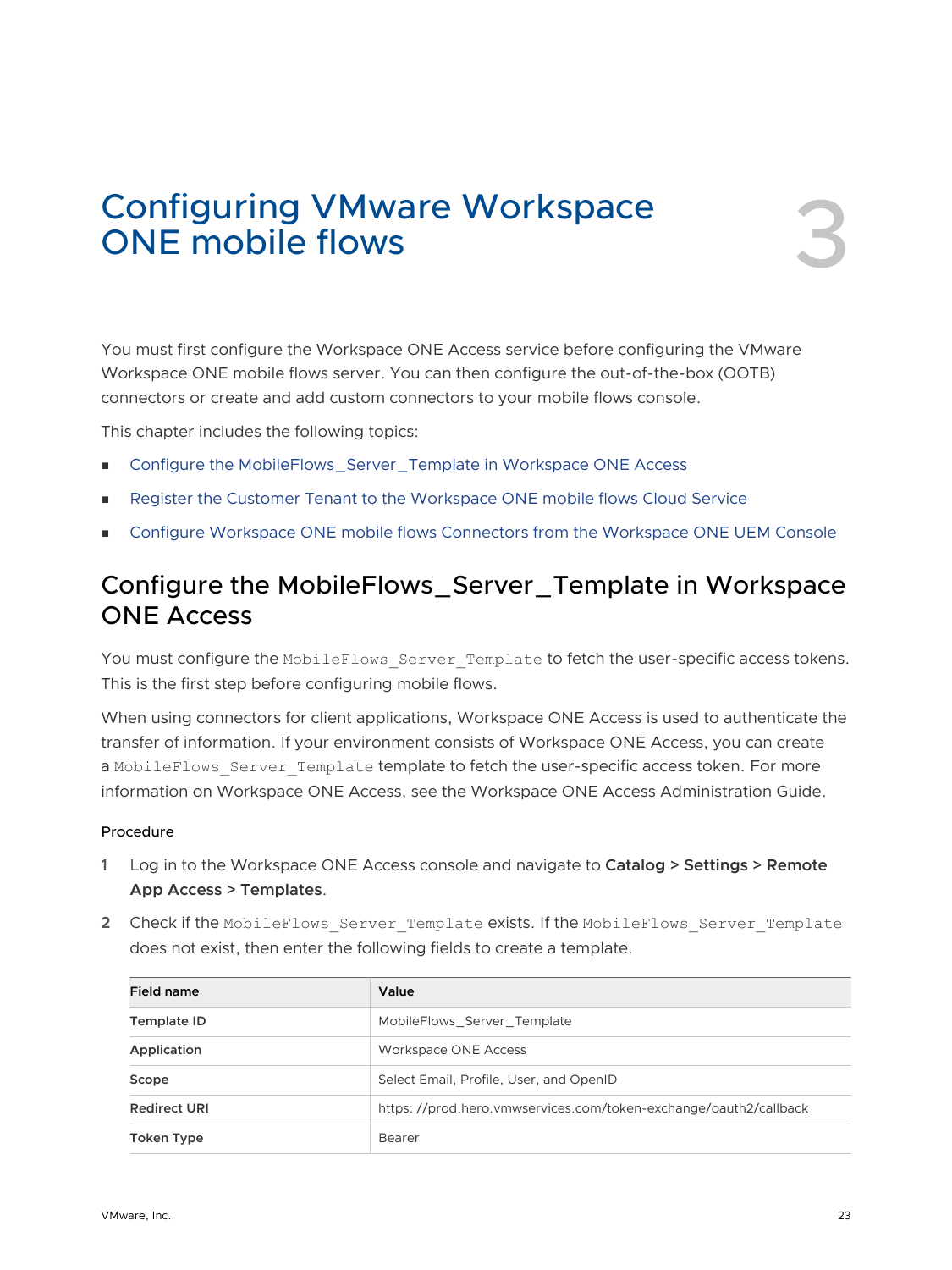<span id="page-23-0"></span>

| Field name                 | Value                       |
|----------------------------|-----------------------------|
| <b>Token Length</b>        | 32                          |
| <b>Issue Refresh Token</b> | Selected                    |
| <b>Access Token TTL</b>    | 1 day                       |
| <b>Refresh Token TTL</b>   | 90 days                     |
| <b>Idle Token TTL</b>      | 10 days                     |
| User Grant                 | Do not select the check box |

**3** Click **Add** to create the template.

#### What to do next

From the Workspace ONE UEM console, register the tenant in the mobile flows server.

## Register the Customer Tenant to the Workspace ONE mobile flows Cloud Service

After configuring the MobileFlows\_Server\_Template in Workspace ONE Access, you must register the tenant in the mobile flows server to connect to the mobile flows Cloud Service.

Navigate to **Mobile Flows** from the Workspace ONE UEM console and click **Begin** to register the tenant. After the tenant is registered, you can configure the connectors.

## Configure Workspace ONE mobile flows Connectors from the Workspace ONE UEM Console

Configure the Workspace ONE mobile flows connector details from the console such as the connector name, public facing URl, and authentication type.

#### Prerequisites

Complete the following actions before you can configure the mobile flows connectors from the UEM console.

- 1 Purchase the VMware Workspace ONE mobile flows add-on. The **Mobile Flows** option is visible in the **Content** page only after you purchased the add-on.
- 2 Configure the MobileFlows\_Server\_Template in Workspace ONE Access. For more information, see the [Configure the MobileFlows\\_Server\\_Template in Workspace ONE Access.](#page-22-0)
- 3 Provision customer tenant to mobile flows Cloud service.
- 4 If you are configuring a connector with a service account authentication, you must know the service account credentials.

#### Procedure

**1** Log in to the UEM console and navigate to **Content > Mobile Flows > My Flows** tab.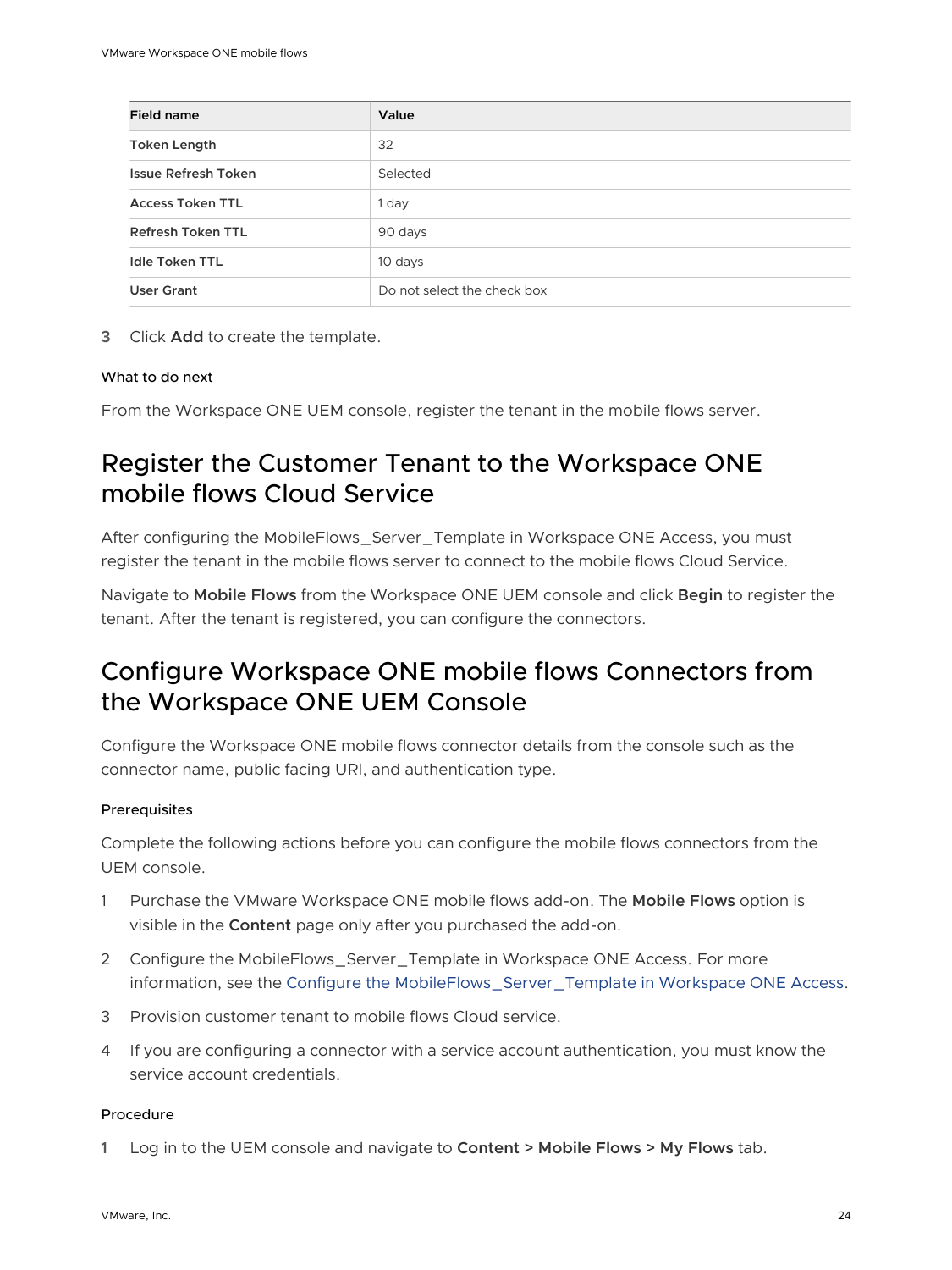- **2** Select **New** to create a new connector configuration.
- **3** Select the **Name** text box and enter the name of the connector that you want to be displayed on the console and on the user's device.
- **4** Select **Discovery URL** and enter the public facing URL for the connector that is deployed within your environment.
- **5** (Optional) Enter the **Base URL**.

The Base URL can be omitted depending on the connector being configured. For example, the base URL might be hard coded at the customer's connector itself.

- **6** Ensure that the **Activate** slider is set to On.
- **7** (Optional) Select a label from the list of available categories under **Category** to categorize the connector.

The label is used for informational purposes. For example, you can choose Workspace ONE Boxer to indicate that this connector can be made available for the Boxer app.

**8** Select the authentication type from the **Authentication Type** drop-down menu.

The following different authentication types are available when the connector is enabled:

- **EXECOUNTER 19 Instanding Service Account** credentials that the backend service is expecting the client to use.
- **Basic User must enter their credentials.**
- <sup>n</sup> OAuth 2.0 User grants access when prompted on-screen.
- **Norkspace ONE No action required.**
- **9** Select **Save**.

#### What to do next

Once the mobile application fetches the connector details, the device users are provided with an option to enable or disable the mobile flows connectors from within the application.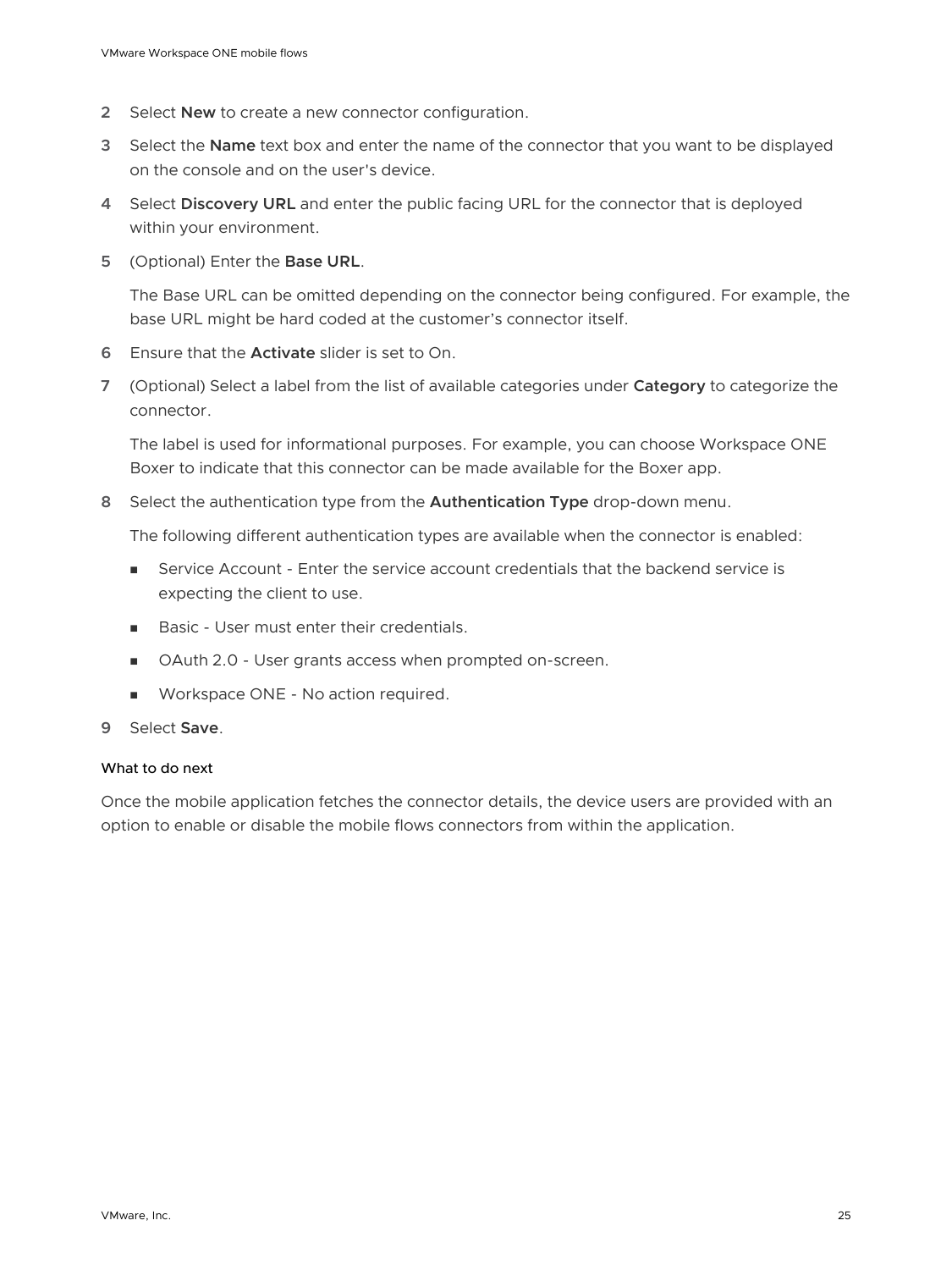## <span id="page-25-0"></span>Configure Workspace ONE mobile flows with Workspace ONE Boxer

Configure mobile flows for supported client applications such as Workspace ONE Boxer.

Workspace ONE Boxer is the email client provided to you by VMware. Apart from numerous email management features, you can configure and deploy custom application configurations to the Boxer app from the Workspace ONE UEM console. Workspace ONE mobile flows can be configured with Workspace ONE Boxer using the application configuration keys.

#### Procedure

- **1** Log in to the Workspace ONE UEM console.
- **2** Navigate to **Apps & Books > Public**.
- **3** Select the Workspace ONE Boxer application in the **List View**, select **Assign**, and select **Add Assignment**.
- **4** Navigate to the **Optional** Application Configuration section of the Add Assignment page and add the configuration keys for enabling and configuring the mobile flows.

| <b>Configuration Key</b> | Value<br>Type  | <b>Configuration Value</b>                                                                                                                      | Description                                                                                                        |
|--------------------------|----------------|-------------------------------------------------------------------------------------------------------------------------------------------------|--------------------------------------------------------------------------------------------------------------------|
| AppMobileFlowsEnabled    | <b>Boolean</b> | True - enabled<br>False - disabled                                                                                                              | Set to True<br>to enable Mobile<br>Flows for Boxer.                                                                |
| AppMobileFlowsHost       | String         | Provide https://<br>prod.hero.vmwservices.com as<br>the URL for the mobile flows host.                                                          | Define the URL for<br>the mobile flows<br>host.                                                                    |
| AppMobileFlowsvIDM       | <b>String</b>  | Provide a valid URL for<br>authenticating the device users<br>through Workspace ONE<br>Access. For example, http://<br>acme.WSlaccess.acme2.com | Defines the URL for<br>the device user to<br>authenticate using<br>the Workspace<br><b>ONE Access</b><br>instance. |

|  | Table 4-1. Application Configuration Keys |  |
|--|-------------------------------------------|--|
|  |                                           |  |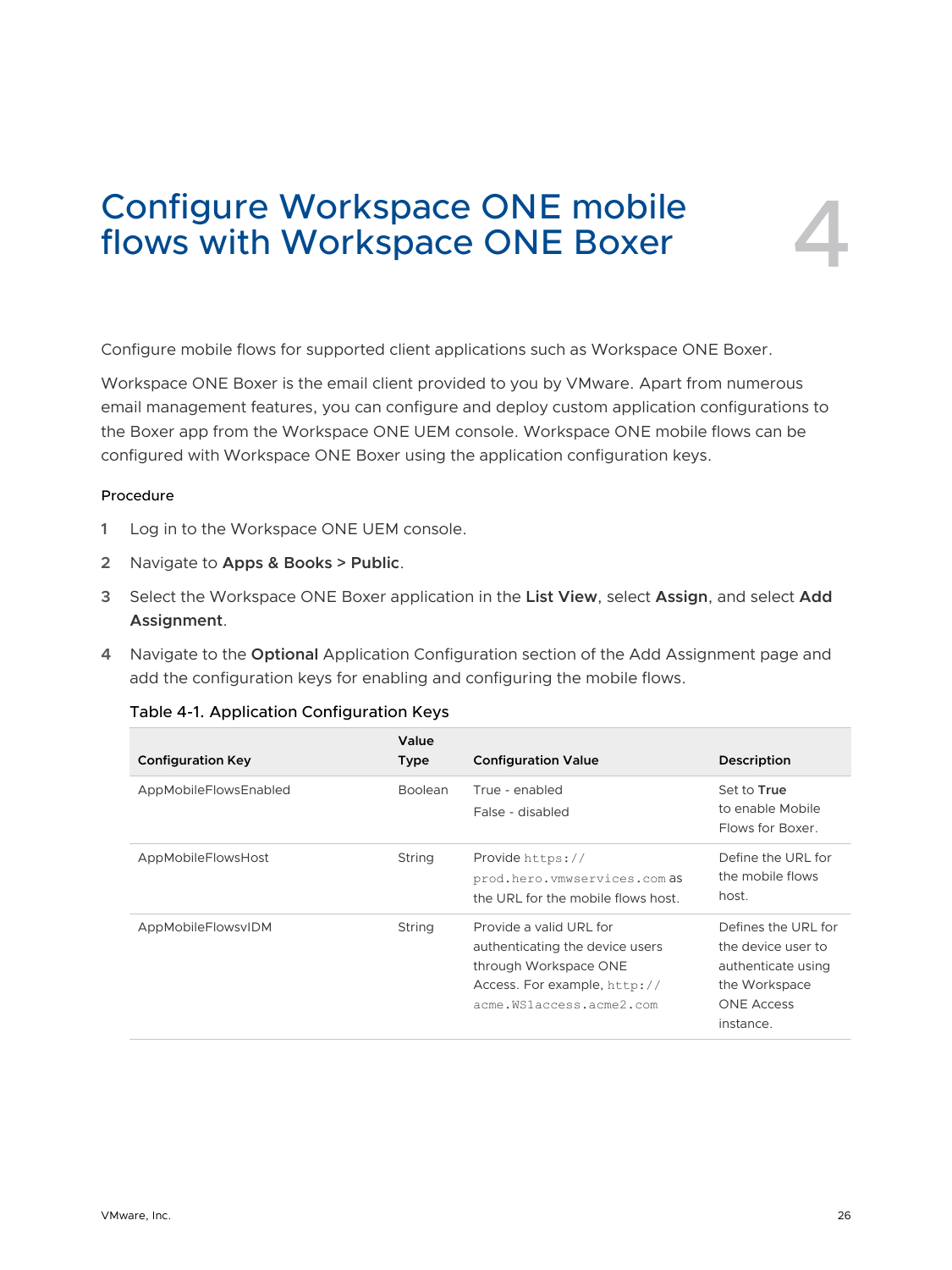| <b>Configuration Key</b>           | Value<br><b>Type</b> | <b>Configuration Value</b>                         | Description                                                                                                                                                                                            |
|------------------------------------|----------------------|----------------------------------------------------|--------------------------------------------------------------------------------------------------------------------------------------------------------------------------------------------------------|
| AppMobileFlowsSyncTimeHours        | Integer              | Provide a sync value in hours. For<br>example, 24. | Mobile flow cards<br>are not requested<br>for emails sent<br>before the entered<br>value.                                                                                                              |
| AppMobileFlowsAutoEnableConnectors | <b>Boolean</b>       | False - Disabled (default)<br>True - Enabled       | If enabled, when<br>turning on mobile<br>flows, all connectors<br>are activated in<br>succession. Enable<br>this option only<br>when all connectors<br>are configured with<br>Workspace ONE<br>Access. |

**5** Select **Add** and then select **Save**.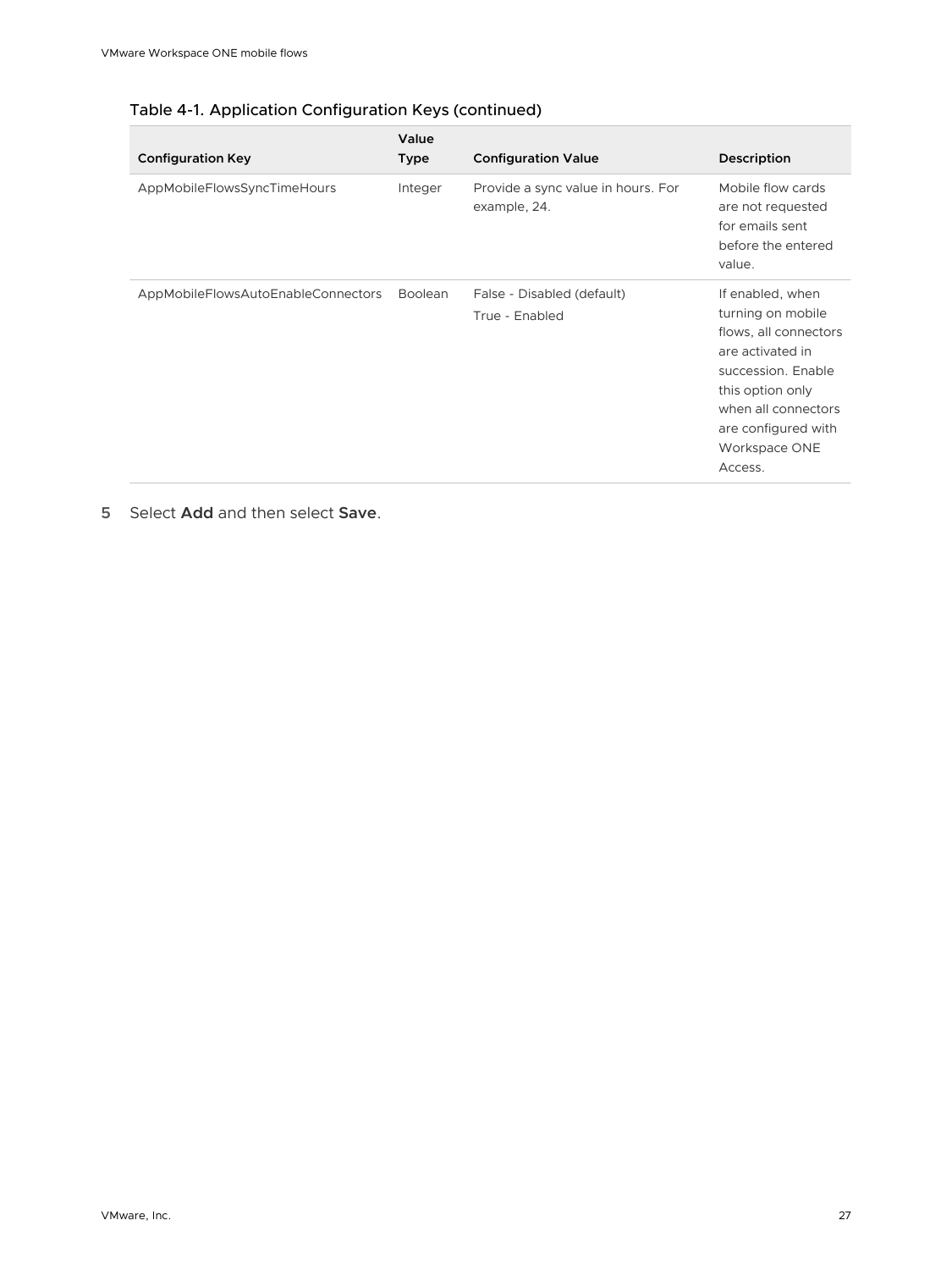# <span id="page-27-0"></span>Provision Workspace ONE mobile<br>flows

Depending on the type of user, you can provision Workspace ONE mobile flows in different ways.

- <sup>n</sup> If you are a shared SaaS Workspace ONE UEM user, GEM service enables the mobile flows Admin UI in the Workspace ONE UEM console when you purchase the mobile flows solution or Workspace ONE Enterprise SKU.
- **n** If you are a dedicated SaaS Workspace ONE UEM user, you can place an order and VMware Deployments or the SaaS Operations team enables the Admin UI on the Workspace ONE UEM console by executing a SQL script in your database.
- **n** If you are an On-Premises Workspace ONE UEM user, you can download the SQL script to run on the Workspace ONE UEM database to enable the mobile flows Admin UI. You need the *locationgroupID* where the mobile flows admin UI is to be enabled and the flag value to run the SQL script. To download the script and for more information, see the [Workspace ONE](https://resources.workspaceone.com/view/bh8qr3yct75vdy9szxsd/en) [Resources](https://resources.workspaceone.com/view/bh8qr3yct75vdy9szxsd/en).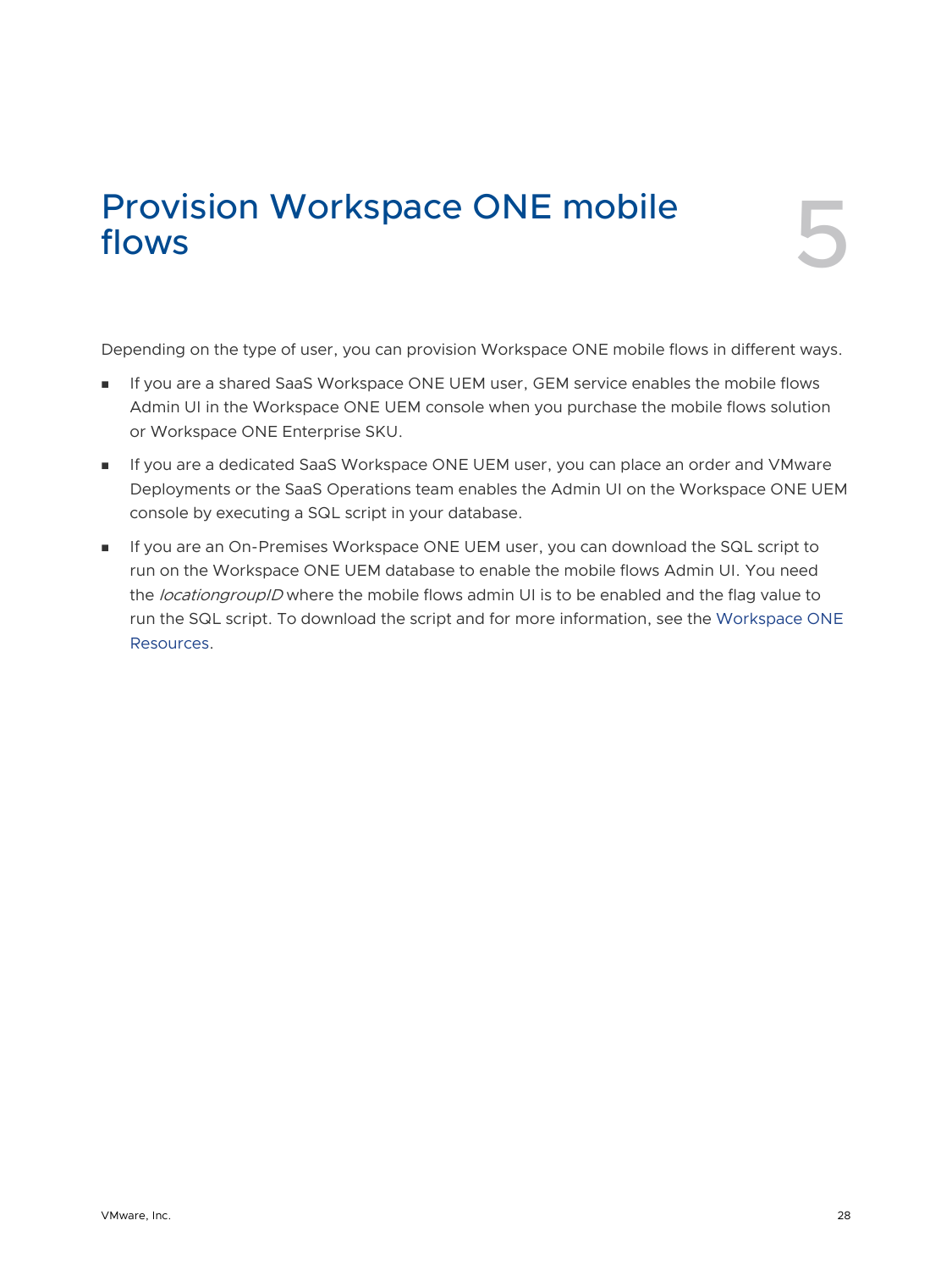## <span id="page-28-0"></span>Frequently Asked Questions about Workspace ONE mobile Frequently Asked Questions<br>about Workspace ONE mobile<br>flows

Frequently Asked Questions about Workspace ONE mobile flows.

- What are the components of mobile flows?
	- **n** Cloud-hosted mobile flows service
	- Workspace ONE Access
	- Connectors
	- Workspace ONE UEM console
	- **N** Workspace ONE Boxer
- Which are the mobile platforms that are supported?

Android and iOS.

**No. 2018** What are the minimum requirements to deploy mobile flows?

Though the authentication can be configured using any identity provider, to ensure an uninterrupted user-experience, you must use Workspace ONE Access to deploy mobile flows. Any backend services intended to be used by the mobile flows service must also be configured with Workspace ONE Access. The best user-experience is delivered when configured using OAuth2 flows.

■ Can mobile flows be deployed on-premise?

Mobile flows is a cloud-only service available to both SaaS and on-premise Workspace ONE customers.

**n** How is mobile flows configured?

Customers can leverage mobile flows in three ways:

- Use out-of-the box (OOTB) pre-built connectors.
- Configure sample connectors to meet a specific requirements.
- Build custom connectors referencing the mobile flows framework. For more information about developing custom connectors, see [https://github.com/vmware-samples/card](https://github.com/vmware-samples/card-connectors-guide)[connectors-guide](https://github.com/vmware-samples/card-connectors-guide).
- Is Workspace ONE Boxer a requirement to implement Workspace ONE mobile flows?